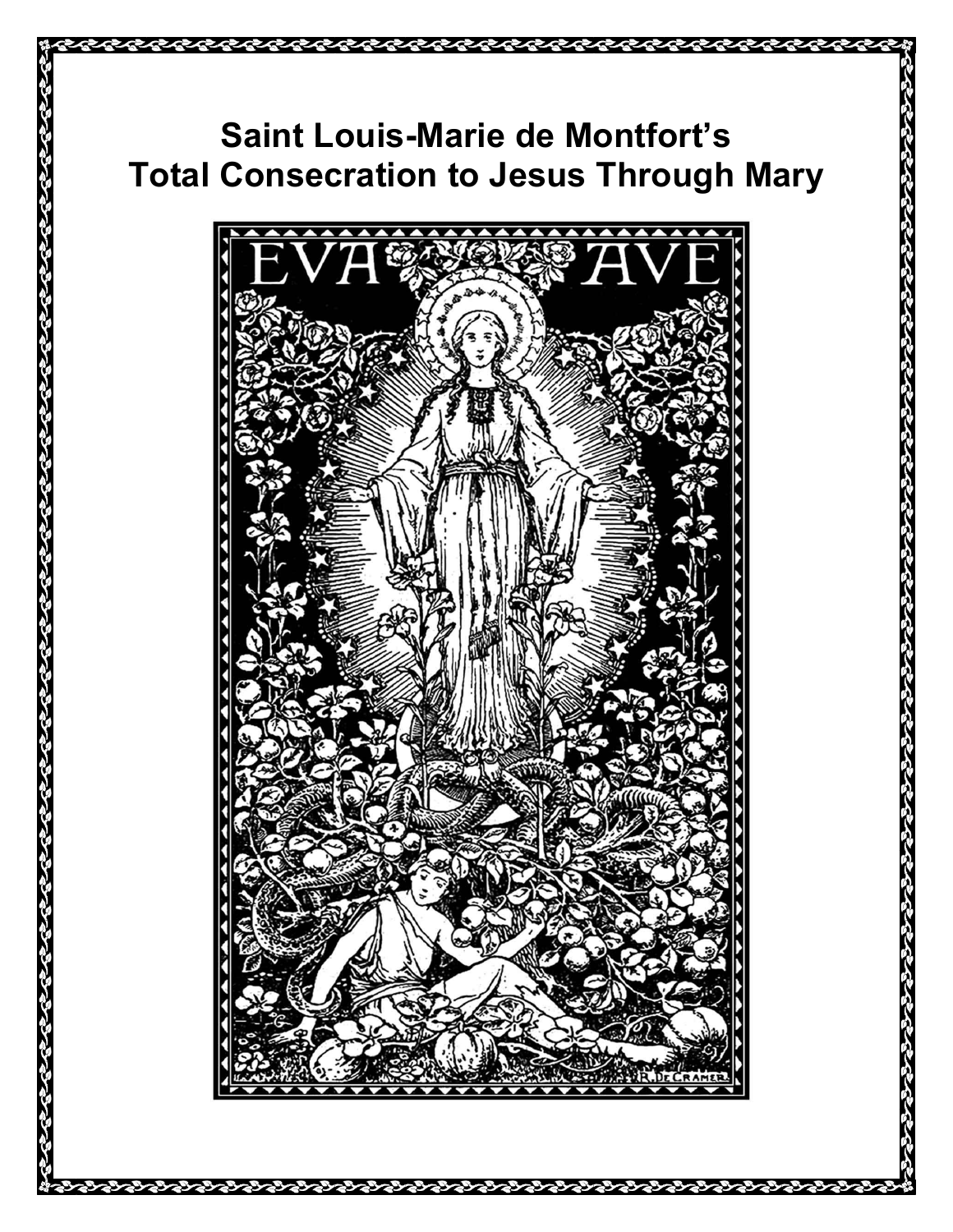### **Choose a day for the Consecration**

To begin, choose the date of a Marian Feast on which to make the consecration. Whichever Feast you choose will determine the date to begin a 33-day period of spiritual preparation, i.e., you follow spiritual exercises for 33 days, and the next day will be the Marian Feast on which you consecrate yourself.

| Start of<br>33-day Plan | Marian Feast You've Chosen                             | Feast /<br>Consecration<br>Day |
|-------------------------|--------------------------------------------------------|--------------------------------|
| 9 Jan                   | Apparition of the Immaculate<br>Virgin Mary at Lourdes | 11 Feb                         |
| 20 Feb $1$              | The Annunciation                                       | 25 Mar                         |
| $13$ Jun                | Our Lady of Mt. Carmel                                 | 16 Jul                         |
| 13 Jul                  | The Assumption                                         | 15 Aug                         |
| 6 Aug                   | Nativity of the Blessed Virgin Mary                    | 8 Sep                          |
| 13 Aug                  | Our Lady of Sorrows                                    | 15 Sep                         |
| 19 Oct                  | Presentation of the Blessed Virgin Mary                | 21 Nov                         |
| 5 Nov                   | <b>Immaculate Conception</b>                           | 8 Dec                          |
| 9 Nov                   | Our Lady of Guadalupe                                  | 12 Dec                         |

Below is a list of Marian Feasts which are the same on both the traditional and Novus Ordo calendars:

 $1$  21 Feb when February has 29 days. The Feast of the Annunciation is the Feast that St. Louis de Montfort recommends most of all as it is this Feast that commemorates God Himself taking on flesh and, thereby, subjecting even Himself to trust in and dependency on Our Lady

**Recommendation: To read St. Louis de Montfort's** *True Devotion to Mary* **either before beginning the Consecration or in conjunction with it.** 

### **Begin the 33-Day Preparation for Consecration**

Now begins the 33-day period of exercises. St. Louis-Marie breaks these days into sections of days, each section having its own prayers, and each particular day having its own brief readings with which to fill the mind for that day (the readings come from Sacred Scripture, "The Imitation of Christ," and "True Devotion to the Blessed Virgin Mary"). Don't just read the readings, internalize them; don't let your lips just mouth the prayers, truly pray them.

First comes a 12-day preparation period that consists of emptying oneself of the spirit of the world in penance and mortification. For those 12 days, we pray the Veni Creator, the Ave Maris Stella, the Magnificat, and the Glory Be. Then follow 3 weeks, each week having a specific focus.

The first week focuses on offering up our prayers and devotions for the purpose of coming to understand ourselves and our sins; humility is the key, and the prayers the Litany of the Holy Ghost, the Litany of Loreto, and the Ave Maris Stella help us.

During the second week, we ask the Holy Ghost to help us better understand the Blessed Virgin; we pray the Litany of the Holy Ghost, the Litany of Loreto, the Ave Maris Stellis, the prayer to Mary by St. Louis-Marie, and 5 decades of the Holy Rosary each day for assistance.

During the third week, we seek to better understand Christ through meditation and the Litany of the Holy Ghost, the Ave Maris Stella, and the Litany of the Holy Name of Jesus, Montfort's prayer to Jesus, and the prayer O Jesus Living in Mary.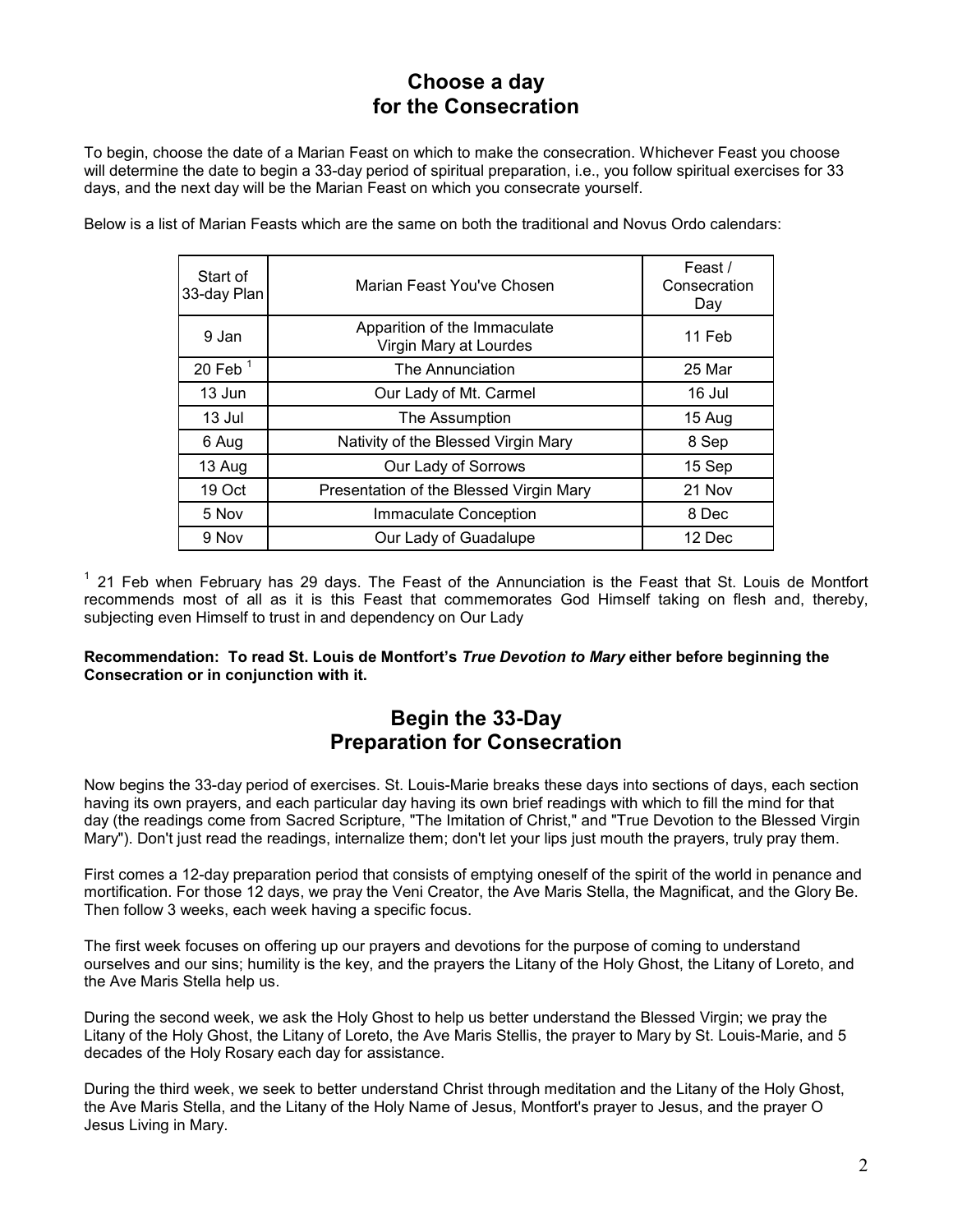# **Readings and Prayers for St. Louis-Marie de Montfort's Total Consecration to Jesus through Mary**

# **12 Day Preparation**

### **Day 1 of 33**

Matthew 5:1-19

And seeing the multitudes, he went up into a mountain, and when he was set down, his disciples came unto him. And opening his mouth, he taught them, saying: Blessed are the poor in spirit: for theirs is the kingdom of heaven. Blessed are the meek: for they shall possess the land. Blessed are they that mourn: for they shall be comforted. Blessed are they that hunger and thirst after justice: for they shall have their fill. Blessed are the merciful: for they shall obtain mercy. Blessed are the clean of heart: for they shall see God. Blessed are the peacemakers: for they shall be called children of God. Blessed are they that suffer persecution for justice' sake: for theirs is the kingdom of heaven. Blessed are ye when they shall revile you, and persecute you, and speak all that is evil against you, untruly, for my sake: Be glad and rejoice, for your reward is very great in heaven. For so they persecuted the prophets that were before you. You are the salt of the earth. But if the salt lose its savour, wherewith shall it be salted? It is good for nothing any more but to be cast out, and to be trodden on by men. You are the light of the world. A city seated on a mountain cannot be hid. Neither do men light a candle and put it under a bushel, but upon a candlestick, that it may shine to all that are in the house. So let your light shine before men, that they may see your good works, and glorify your Father who is in heaven. Do not think that I am come to destroy the law, or the prophets. I am not come to destroy, but to fulfill. For amen I say unto you, till heaven and earth pass, one jot, or one tittle shall not pass of the law, till all be fulfilled. He therefore that shall break one of these least commandments, and shall so teach men, shall be called the least in the kingdom of heaven. But he that shall do and teach, he shall be called great in the kingdom of heaven.

Recite: Veni Creator, Ave Maris Stella, Magnificat, and Glory Be (See Appendix)

Examine your conscience, pray, practice renouncement of your own will; mortification, purity of heart. This purity is the indispensable condition for contemplating God in heaven, to see Him on earth and to know Him by the light of faith. The first part of the preparation should be employed in casting off the spirit of the world which is contrary to that of Jesus Christ. The spirit of the world consists essentially in the denial of the supreme dominion of God; a denial which is manifested in practice by sin and disobedience; thus it is principally opposed to the spirit of Christ, which is also that of Mary.

It manifests itself by the concupiscence of the flesh, by the concupiscence of the eyes and by the pride of life, and by disobedience to God's laws and the abuse of created things. Its works are: sin in all forms, then all else by which the devil leads to sin; works which bring error and darkness to the mind, and seduction and corruption to the will. Its pomps are the splendor and the charms employed by the devil to render sin alluring in persons, places and things.

# **Day 2 of 33**

#### Matthew 5:48, 6:1-15

Be you therefore perfect, as also your heavenly Father is perfect...Take heed that you do not your justice before men, to be seen by them: otherwise you shall not have a reward of your Father who is in heaven. Therefore when thou dost an almsdeed, sound not a trumpet before thee, as the hypocrites do in the synagogues and in the streets, that they may be honoured by men. Amen I say to you, they have received their reward. But when thou dost alms, let not thy left hand know what thy right hand doth. That thy alms may be in secret, and thy Father who seeth in secret will repay thee. And when ye pray, you shall not be as the hypocrites, that love to stand and pray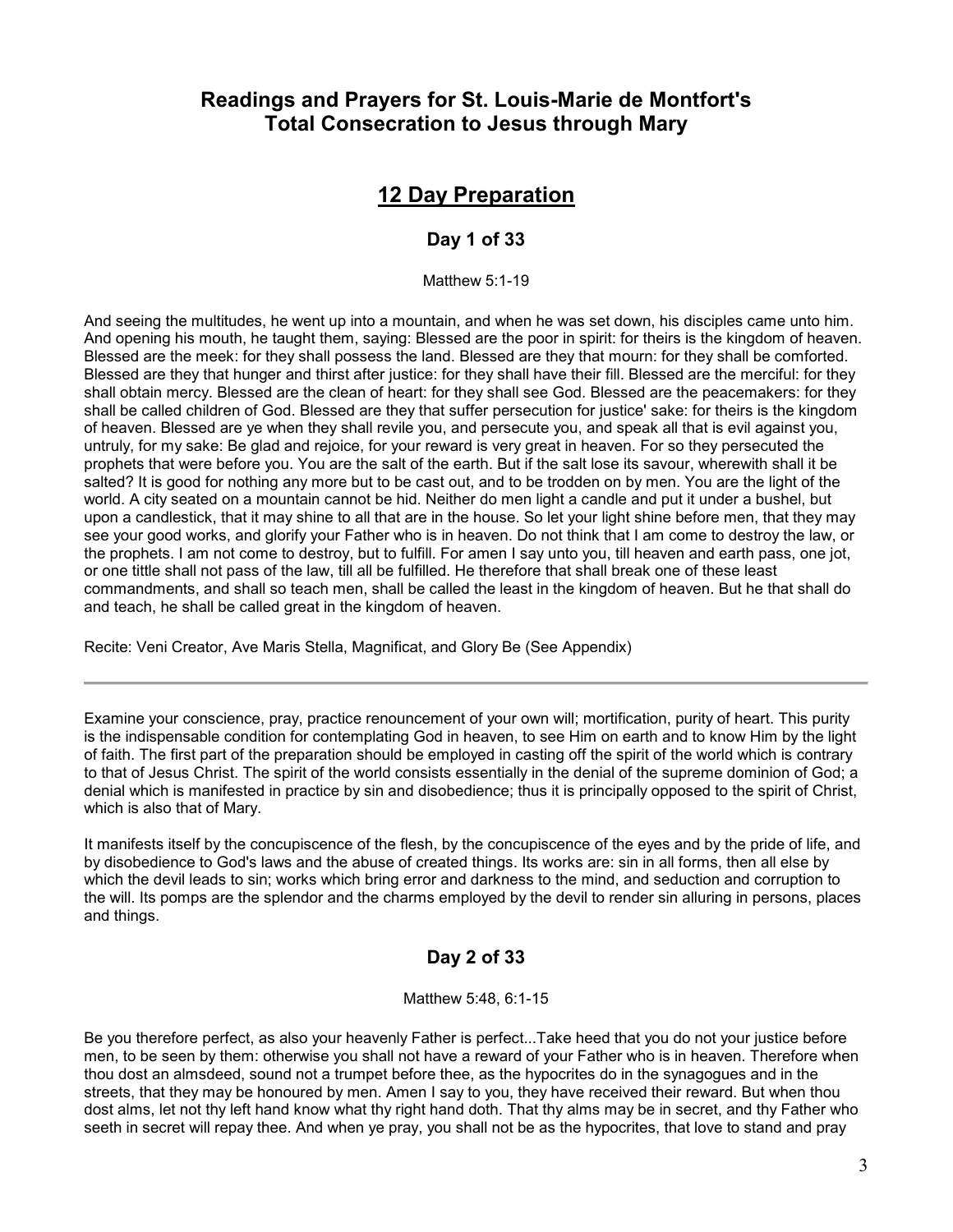in the synagogues and corners of the streets, that they may be seen by men: Amen I say to you, they have received their reward. But thou when thou shalt pray, enter into thy chamber, and having shut the door, pray to thy Father in secret: and thy Father who seeth in secret will repay thee. And when you are praying, speak not much, as the heathens. For they think that in their much speaking they may be heard. Be not you therefore like to them, for your Father knoweth what is needful for you, before you ask him. Thus therefore shall you pray: Our Father who art in heaven, hallowed be thy name. Thy kingdom come. Thy will be done on earth as it is in heaven. Give us this day our supersubstantial bread. And forgive us our debts, as we also forgive our debtors. And lead us not into temptation. But deliver us from evil. Amen. For if you will forgive men their offences, your heavenly Father will forgive you also your offences. But if you will not forgive men, neither will your Father forgive you your offences.

Recite: Veni Creator, Ave Maris Stella, Magnificat, and Glory Be (See Appendix)

### **Day 3 of 33**

Matthew 7:1-14

Judge not, that you may not be judged, For with what judgment you judge, you shall be judged: and with what measure you mete, it shall be measured to you again. Any why seest thou the mote that is in thy brother's eye; and seest not the beam that is in thy own eye? Or how sayest thou to thy brother: Let me cast the mote out of thy eye; and behold a beam is in thy own eye? Thou hypocrite, cast out first the beam in thy own eye, and then shalt thou see to cast out the mote out of thy brother's eye. Give not that which is holy to dogs; neither cast ye your pearls before swine, lest perhaps they trample them under their feet, and turning upon you, they tear you. Ask, and it shall be given you: seek, and you shall find: knock, and it shall be opened to you. For every one that asketh, receiveth: and he that seeketh, findeth: and to him that knocketh, it shall be opened. Or what man is there among you, of whom if his son shall ask bread, will he reach him a stone? Or if he shall ask him a fish, will he reach him a serpent? If you then being evil, know how to give good gifts to your children: how much more will your Father who is in heaven, give good things to them that ask him? All things therefore whatsoever you would that men should do to you, do you also to them. For this is the law and the prophets. Enter ye in at the narrow gate: for wide is the gate, and broad is the way that leadeth to destruction, and many there are who go in thereat. How narrow is the gate, and strait is the way that leadeth to life: and few there are that find it!

Recite: Veni Creator, Ave Maris Stella, Magnificat, and Glory Be (See Appendix)

### **Day 4 of 33**

#### Imitation of Christ, by Thomas á Kempis: Book 3, Chapters 7, 40

That man has no good of himself, and that he cannot glory in anything Lord, what is man, that Thou art mindful of him; or the son of man, that Thou visit him? What has man deserved that Thou should give him grace? Lord, what cause have I to complain, if Thou forsakest me, or what can I justly allege, if what I petition Thou shalt not grant? This most assuredly, I may truly think and say: Lord I am nothing, I can do nothing of myself, that is good, but I am in all things defective and ever tend to nothing. And unless I am assisted and interiorly instructed by Thee, I become wholly tepid and relaxed, but Thou, O Lord, art always the same, and endurest unto eternity, ever good, just and holy, doing all things well, justly and holily and disposing them in wisdom.

But I who am more inclined to go back, than to go forward, continue not always in one state, for I am changed, seven different times. But it quickly becomes better when it pleases Thee, and Thou stretchest out Thy helping hand: for Thou alone, without man's aid can assist me and so strengthen me, that my countenance shall be more diversely changed: but my heart be converted and find its rest in Thee alone.

He who would be too secure in time of peace will often be found too much dejected in time of war. If you could always continue to be humble and little in your own eyes, and keep your spirit in due order and subjection, you would not fall so easily into danger and offense. It is good counsel that, when you have conceived the spirit of fervor, you should meditate how it will be when that light shall be withdrawn.

Recite: Veni Creator, Ave Maris Stella, Magnificat, and Glory Be (See Appendix)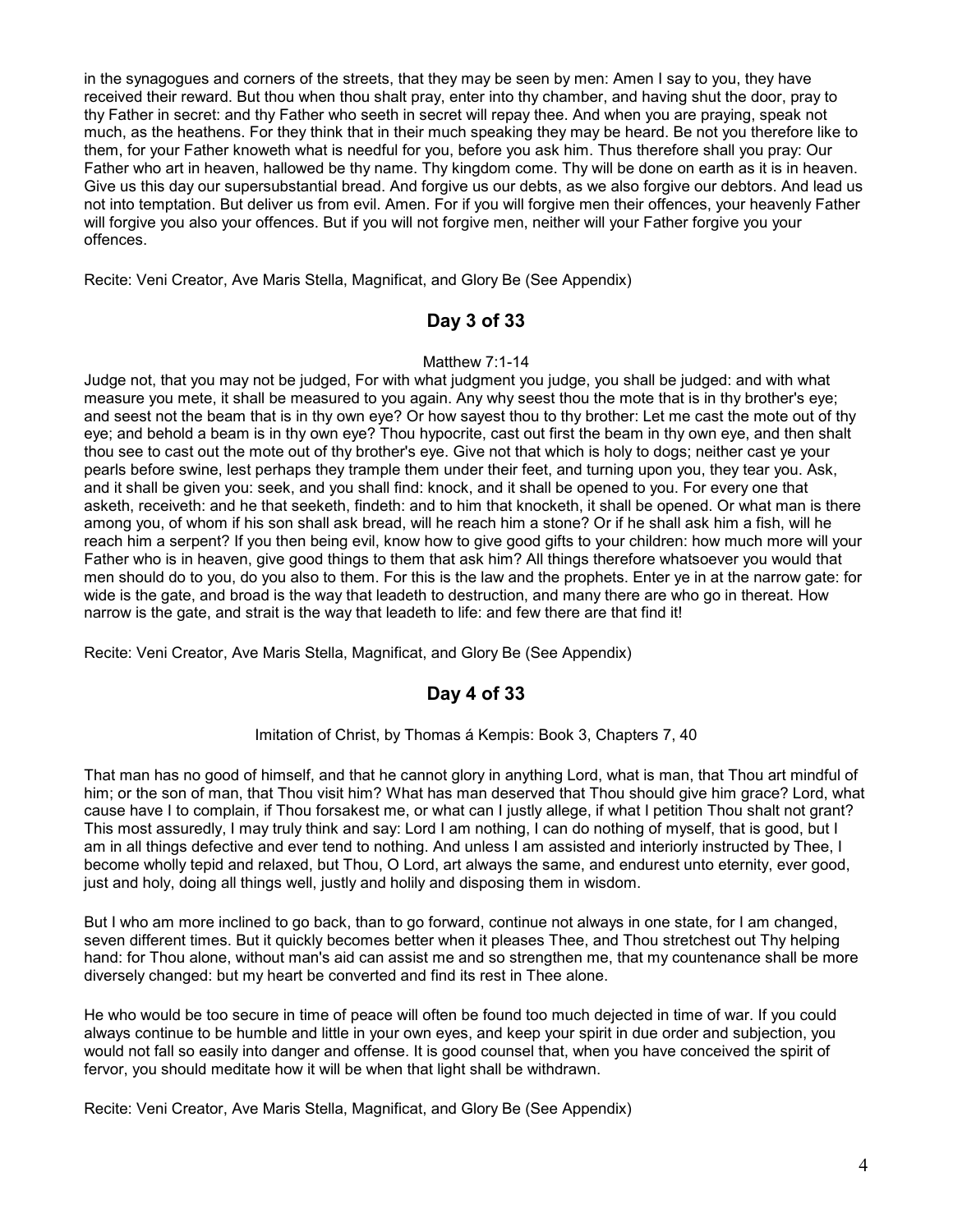### **Day 5 of 33**

#### Imitation of Christ, by Thomas á Kempis: Book 3, Chapter 40

Wherefore, but I did know well, how to cast from me all human comfort, either for the sake of devotion, or through the necessity by which I am compelled to seek Thee, because there is no man that can comfort me. Then might I deservedly hope in Thy favor, and rejoice in the gift of a new consolation. Thanks be to Thee from Whom all things proceed, as often as it happens to me. I, indeed, am but vanity, and nothing in Thy sight , an inconstant and weak man. Where, therefore, can I glory, or for what do I desire to be thought of highly?

Forsooth of my very nothingness; and this is most vain. Truly vainglory is an evil plague, because it draws away from true glory, and robs us of heavenly grace. For, while a man takes complacency in himself, he displeases Thee; while he wants for human applause, he is deprived of true virtues. But true, glory and holy exultation is to glory in Thee, and not in one's self; to rejoice in Thy Name, but not in one's own strength. To find pleasure in no creature, save only for Thy sake. Let Thy Name be praised, not mine; let Thy work be magnified, not mine; let Thy Holy Name be blessed, but let nothing be attributed to me of the praise of men. Thou art my glory; Thou art the exultation of my heart; in Thee, will I glory and rejoice all the day; but for myself, I will glory in nothing but in my infirmities.

Recite: Veni Creator, Ave Maris Stella, Magnificat, and Glory Be (See Appendix)

### **Day 6 of 33**

Imitation of Christ, by Thomas á Kempis: Book 1, Chapter 18

On the examples of the Holy Fathers.

Look upon the lively examples of the holy Fathers in whom shone real perfection and the religious life, and you will see how little it is, and almost nothing that we do. Alas, what is our life when we compare it with theirs? Saints and friends of Christ, they served our Lord in hunger and in thirst, in cold, in nakedness, in labor and in weariness, in watching, in fasting, prayers and holy meditations, and in frequent persecutions and reproaches. Oh, how many grievous tribulations did the Apostles suffer and the Martyrs and Confessors and Virgins, and all the rest who resolved to follow the steps of Christ! For they hated their lives in this world, that they might keep them in life everlasting. Oh what a strict and self-renouncing life the holy Fathers of the desert led! What long and grievous temptations did they bear! How often were they harassed by the enemy, what frequent and fervent prayers did they offer up to God, what rigorous abstinence did they practice!

What a valiant contest waged they to subdue their imperfections! What purity and straightforwardness of purpose kept they towards God! By day they labored, and much of the night they spent in prayer; though while they labored, they were far from leaving off mental prayer. They spent all their time profitably. Every hour seemed short to spend with God; and even their necessary bodily refreshment was forgotten in the great sweetness of contemplation. They renounced all riches, dignities, honors and kindred; they hardly took what was necessary for life. It grieved them to serve the body even in its necessity. Accordingly, they were poor in earthly things, but very rich in grace and virtues.

Recite: Veni Creator, Ave Maris Stella, Magnificat, and Glory Be (See Appendix)

### **Day 7 of 33**

#### Imitation of Christ, by Thomas á Kempis: Book 1, Chapter 18, cont.

Outwardly they suffered want, but within they were refreshed with grace and Divine consolation. They were aliens to the world; they seemed as nothing and the world despised them; but they were precious and beloved in the sight of God. They persevered in true humility, they lived in simple obedience, they walked in charity and patience, and so every day they advanced in spirit and gained great favor with God. They were given for example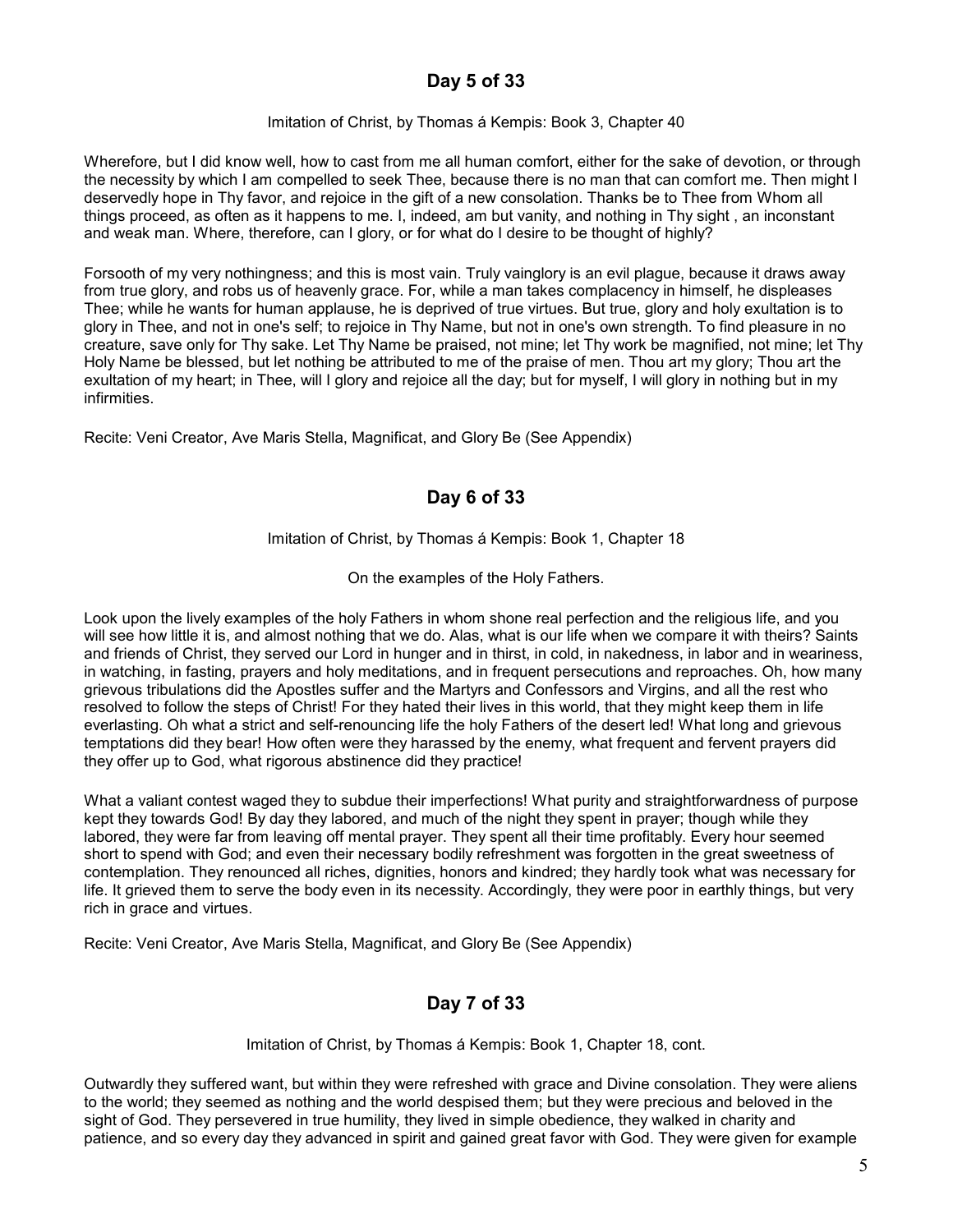to all religious, and ought more to excite us to advance in good, than the number of lukewarm to induce us to grow remiss. Oh! how great was the fervor of all religious in the beginning of their holy institute! Oh, how great was their devotion in prayer, how great was their zeal for virtue! How vigorous the discipline that was kept up, what reverence and obedience, under the rule of the superior, flourished in all! Their traces that remain still bear witness, that they were truly holy and perfect men who did battle so stoutly, and trampled the world under their feet. Now, he is thought great who is not a transgressor; and who can, with patience, endure what he has undertaken. Ah, the lukewarmness and negligence of our state! that we soon fall away from our first fervor, and are even now tired with life, from slothfulness and tepidity. Oh that advancement in virtue be not quite asleep in thee, who has so often seen the manifold examples of the devout!

Recite: Veni Creator, Ave Maris Stella, Magnificat, and Glory Be (See Appendix)

### **Day 8 of 33**

Imitation of Christ, by Thomas á Kempis: Book 1, Chapter 13

Of Resisting Temptations

As long as we live in this world, we cannot be without temptations and tribulations. Hence it is written in Job "Man's life on earth is a temptation." Everyone therefore should be solicitous about his temptations and watch in prayer lest the devil find an opportunity to catch him: who never sleeps, but goes about, seeking whom he can devour. No one is so perfect and holy as sometimes not to have temptations and we can never be wholly free from them. Nevertheless, temptations are very profitable to man, troublesome and grievous though they may be, for in them, a man is humbled, purified and instructed. All the Saints passed through many tribulations and temptations and were purified by them. And they that could not support temptations, became reprobate, and fell away.

Many seek to flee temptations, and fall worse into them. We cannot conquer by flight alone, but by patience and true humility we become stronger than all our enemies. He who only declines them outwardly, and does not pluck out their root, will profit little; nay, temptations will sooner return and he will find himself in a worse condition. By degrees and by patience you will, by God's grace, better overcome them than by harshness and your own importunity. Take council the oftener in temptation, and do not deal harshly with one who is tempted; but pour in consolation, as thou wouldst wish to be done unto yourself. Inconstancy of mind and little confidence in God, is the beginning of all temptations. For as a ship without a helm is driven to and fro by the waves, so the man who neglects and gives up his resolutions is tempted in many ways.

Recite: Veni Creator, Ave Maris Stella, Magnificat, and Glory Be (See Appendix)

### **Day 9 of 33**

Imitation of Christ, by Thomas á Kempis: Book 1, Chapter 13, cont.

Fire tries iron, and temptation a just man. We often know not what we are able to do, but temptations discover what we are. Still, we must watch, especially in the beginning of temptation; for then the enemy is more easily overcome, if he be not suffered to enter the door of the mind, but is withstood upon the threshold the very moment he knocks. Whence a certain one has said "Resist beginnings; all too late the cure." When ills have gathered strength, by long delay, first there comes from the mind a simple thought; then a strong imagination, afterwards delight, and the evil motion and consent and so, little by little the fiend does gain entrance, when he is not resisted in the beginning. The longer anyone has been slothful in resisting, so much the weaker he becomes, daily in himself, and the enemy, so much the stronger in him. Some suffer grievous temptations in the beginning of their conversion, others in the end and others are troubled nearly their whole life. Some are very lightly tempted, according to the wisdom and the equity of the ordinance of God who weighs man's condition and merits, and preordaineth all things for the salvation of His elect. We must not, therefore, despair when we are tempted, but the more fervently pray to God to help us in every tribulation: Who, of a truth, according to the sayings of St. Paul, will make such issue with the temptation, that we are able to sustain it.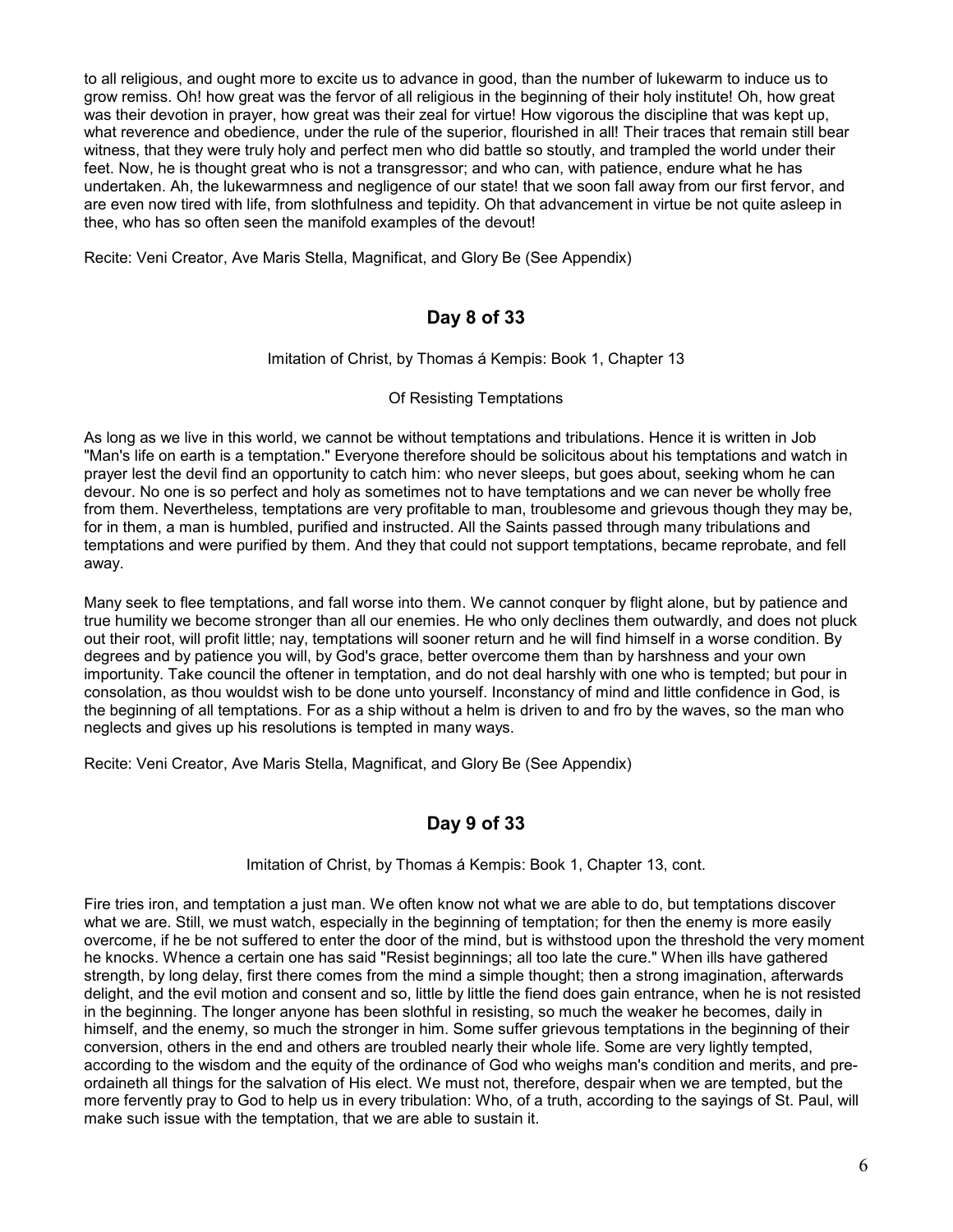Let us then humble our souls under the hand of God in every temptation and tribulation, for the humble in spirit, He will save and exalt. In temptation and tribulations, it is proved what progress man has made; and there also is great merit, and virtue is made more manifest.

Recite: Veni Creator, Ave Maris Stella, Magnificat, and Glory Be (See Appendix)

### **Day 10 of 33**

Imitation of Christ, by Thomas á Kempis: Book 3, Chapter 10

That it is sweet to despise the world and to serve God

Now, will I speak again, O Lord, and will not be silent, I will say in the hearing of my God and my King Who is on high: Oh, how great is the abundance of Thy sweetness, O Lord, which Thou hast hidden for those that fear Thee! But what art Thou, for those who love Thee? What, to those who serve Thee with their whole heart? Unspeakable indeed is the sweetness of Thy contemplation, which Thou bestowest on those who love Thee. In this most of all hast Thou showed me the sweetness of Thy love, that when I had no being, Thou didst make me; and when I was straying far from Thee, Thou brought me back again, that I might serve Thee: and Thou hast commanded me to serve Thee. O Fountain of everlasting love, what shall I say of Thee? How can I forget Thee, Who hast vouchsafed to remember me even after I was corrupted and lost? Beyond all hope Thou showest mercy to Thy servant; and beyond all desert, hast Thou manifested Thy grace and friendship. What return shall I make to Thee for this favor? For it is granted to all who forsake these things, to renounce the world, and to assume the monastic life. Is it much that I should serve Thee, Whom the whole creation is bound to serve? It ought not to seem much to me to serve Thee; but this does rather appear great and wonderful to me, that Thou vouchsafest to receive one so wretched and unworthy as Thy servant. It is a great honor, a great glory, to serve Thee, and to despise all things for Thee, for they who willingly subject themselves to Thy holy service, shall have great grace. They shall experience the most sweet consolation of the Holy Spirit, Who for the love of Thee, have cast aside all carnal delight.

Recite: Veni Creator, Ave Maris Stella, Magnificat, and Glory Be (See Appendix)

# **Day 11 of 33**

Imitation of Christ, by Thomas á Kempis: Book 1, Chapter 25 On the Fervent Amendment of our Whole Life

When a certain anxious person, who often times wavered between hope and fear, once overcome with sadness, threw himself upon the ground in prayer, before one of the altars in the Church and thinking these things in his mind, said "Oh, if I only knew how to persevere," that very instant he heard within him, this heavenly answer: "And if thou didst know this, what would thou do? Do now what you would do, and thou shall be perfectly secure." And immediately being consoled, and comforted, he committed himself to the Divine Will, and his anxious thoughts ceased. He no longer wished for curious things; searching to find out what would happen to him, but studied rather to learn what was the acceptable and perfect will of God for the beginning and the perfection of every good work.

"Hope in the Lord," said the Prophet, "And do all good, and inhabit the land, and thou shall be fed of the riches thereof." There is one thing that keeps many back from spiritual progress, and from fervor in amendment namely: the labor that is necessary for the struggle. And assuredly they especially advance beyond others in virtues, who strive the most manfully to overcome the very things which are the hardest and most contrary to them. For there a man does profit more and merit more abundant grace, when he does most to overcome himself and mortify his spirit. All have not, indeed, equal difficulties to overcome and mortify, but a diligent and zealous person will make a greater progress though he have more passions than another, who is well regulated but less fervent in the pursuit of virtues.

Recite: Veni Creator, Ave Maris Stella, Magnificat, and Glory Be (See Appendix)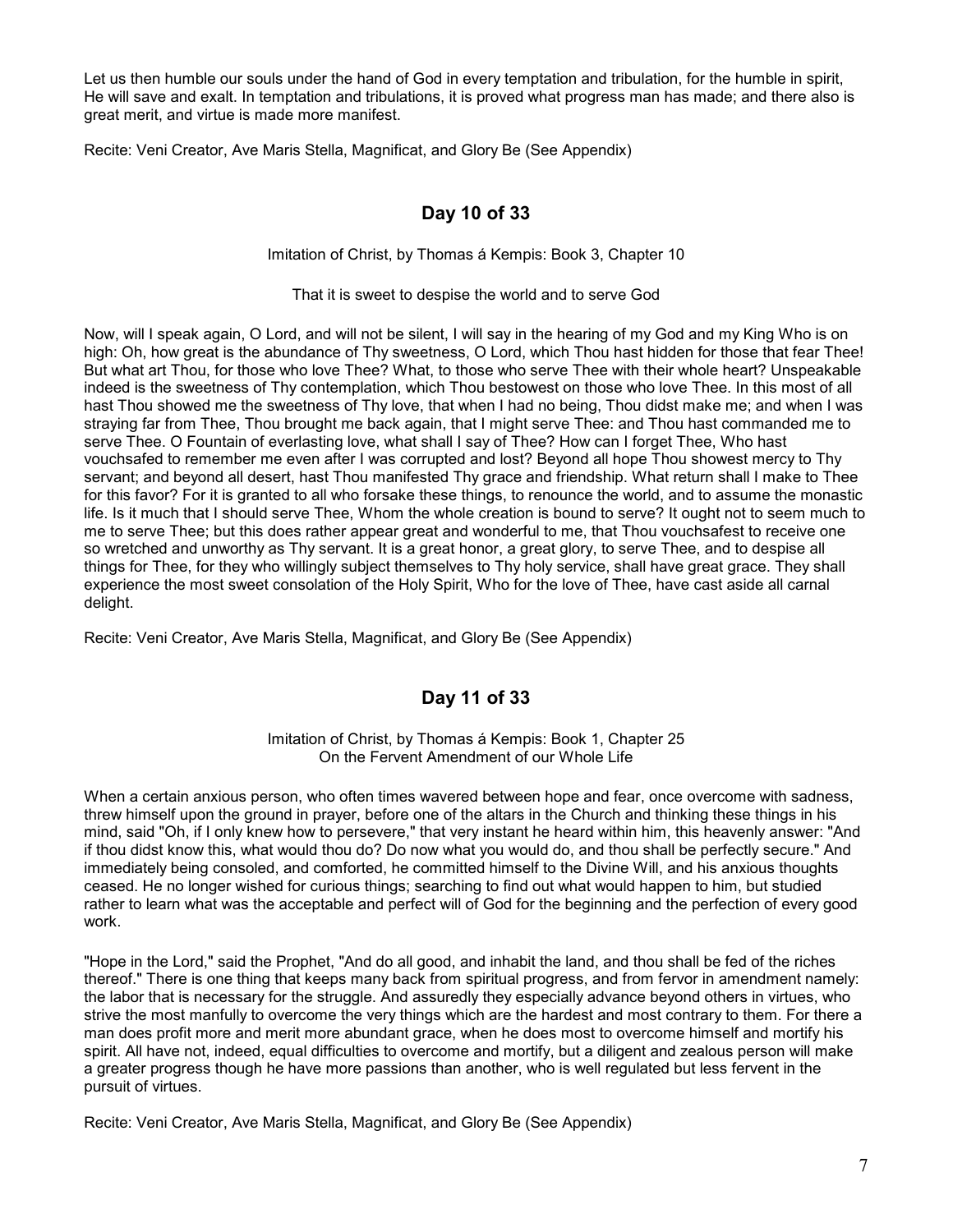### **Day 12 of 33**

Imitation of Christ, by Thomas á Kempis: Book 1, Chapter 25., cont.

But if thou observest any thing worthy of reproof, beware thou do not the same. And if at any time thou hast done it, labor quickly to amend thyself. As thine eye observeth others, so art thou by others noted again.

How sweet and pleasant a thing it is, to see brethren fervent and devout, obedient and well-disciplined! How sad and grievous a thing it is, to see them walk disorderly, not applying themselves to that for which they are called! How hurtful a thing it is, when they neglect the purpose of their calling and busy themselves in things not committed to their care!

Be mindful of the purpose thou hast embraced, and set always before thee the image of the Crucified. Good cause thou hast to be ashamed in looking upon the life of Jesus Christ, seeing thou hast not as yet endeavored to conform thyself more unto Him, though thou hast been a long time in the way of God. A religious person that exercizeth himself seriously and devoutly in the most holy life and passion of our Lord, shall there abundantly find whatsoever is profitable and necessary for him, neither shall he need to seek any better thing, besides Jesus. O if Jesus crucified would come into our hearts, how quickly and fully should we be. A man fervent and diligent is prepared for all things.

It is harder toil to resist vices and passions, than to sweat in bodily labors. He that avoideth not small faults, by little and little falleth into greater. Thou wilt always rejoice in the evening, if thou spend the day profitably. Be watchful over thyself, stir up thyself, warn thyself, and whatsoever becometh of others, neglect not thyself. The more violent thou uses against thyself, the more shalt thou progress. Amen.

Recite: Veni Creator, Ave Maris Stella, Magnificat, and Glory Be (See Appendix)

# **First Week**

### **Day 13 of 33 Theme for the Week: Knowledge Of Self**

Prayers, examinations, reflection, acts of renouncement of our own will, of contrition for our sins, of contempt of self, all performed at the feet of Mary, for it is from her that we hope for light to know ourselves. It is near her, that we shall be able to measure the abyss of our miseries without despairing.

We should employ all our pious actions in asking for a knowledge of ourselves and contrition of our sins: and we should do this in a spirit of piety. During this period, we shall consider not so much the opposition that exists between the spirit of Jesus and ours, as the miserable and humiliating state to which our sins have reduced us. Moreover, the True Devotion being an easy, short, sure and perfect way to arrive at that union with Our Lord which is Christlike perfection, we shall enter seriously upon this way, strongly convinced of our misery and helplessness. But how attain this without a knowledge of ourselves'?

#### Luke 11:1-10

And it came to pass, that as he was in a certain place praying, when he ceased, one of his disciples said to him: Lord, teach us to pray, as John also taught his disciples. And he said to them: When you pray, say: Father, hallowed be thy name. Thy kingdom come. Give us this day our daily bread. And forgive us our sins, for we also forgive every one that is indebted to us. And lead us not into temptation.

And he said to them: Which of you shall have a friend, and shall go to him at midnight, and shall say to him: Friend, lend me three loaves, Because a friend of mine is come off his journey to me, and I have not what to set before him. And he from within should answer, and say: Trouble me not, the door is now shut, and my children are with me in bed; I cannot rise and give thee. Yet if he shall continue knocking, I say to you, although he will not rise and give him, because he is his friend; yet, because of his importunity, he will rise, and give him as many as he needeth.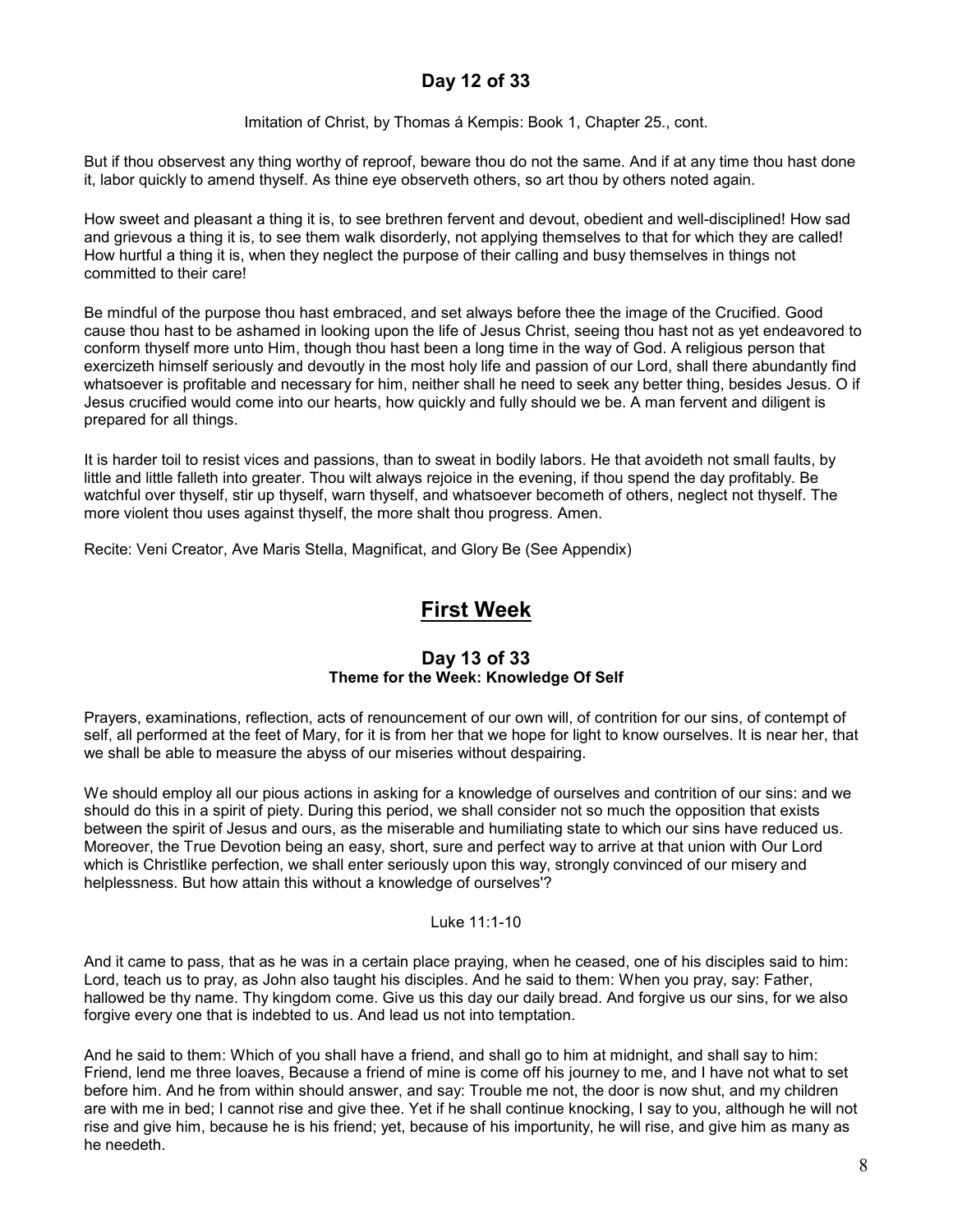And I say to you, Ask, and it shall be given you: seek, and you shall find: knock, and it shall be opened to you. For every one that asketh, receiveth; and he that seeketh, findeth; and to him that knocketh, it shall be opened.

Recite: Litany of the Holy Ghost, Litany of the Blessed Virgin Mary, & Ave Maris Stella (See Appendix)

### **Day 14 of 33**

#### Imitation of Christ, by Thomas á Kempis: Book 3, Chapter 13 Of the Obedience of One in Humble Subjection, After the Example of Jesus Christ

My son, he that endeavoreth to withdraw himself from obedience, withdraweth himself from grace; and he who seeketh for himself private benefit (Matt. 16:24), loseth those which are common. He that doth not cheerfully and freely submit himself to his superior, it is a sign that his flesh is not as yet perfectly obedient unto him, but oftentimes kicketh and murmureth against him. Learn thou therefore quickly to submit thyself to thy superior, if thou desire to keep thine own flesh under the yoke. For more speedily is the outward enemy overcome, if the inward man be not laid waste. There is no worse nor more troublesome enemy to the soul than thou art unto thyself, if thou be not well in harmony with the Spirit. It is altogether necessary that thou take up a true contempt for thyself, if thou desire to prevail against flesh and blood. Because as yet thou lovest thyself too inordinately, therefore thou art afraid to resign thyself wholly to the will of others. And yet, what great matter is it, if thou, who art but dust and nothing, subject thyself to a man for God's sake, when I, the Almighty and the Most Highest who created all things of nothing, humbly subjected Myself to man for thy sake?

I became of all men the most humble and the most abject (Luke 2:7; John 13:14), that thou mightest overcome thy pride with My humility. O dust! learn to be obedient. Learn to humble thyself, thou earth and clay, and to bow thyself down under the feet of all men. Learn to break thine own wishes, and to yield thyself to all subjection.

Recite: Litany of the Holy Ghost, Litany of the Blessed Virgin Mary, & Ave Maris Stella (See Appendix)

### **Day 15 of 33**

#### Luke 13:1-5

#### Examples inviting Repentance

And there were present, at that very time, some that told him of the Galileans, whose blood Pilate had mingled with their sacrifices. And he answering, said to them: Think you that these Galileans were sinners above all the men of Galilee, because they suffered such things? No, I say to you: but unless you shall do penance, you shall all likewise perish. Or those eighteen upon whom the tower fell in Siloe, and slew them: think you, that they also were debtors above all the men that dwelt in Jerusalem? No, I say to you; but except you do penance, you shall all likewise perish.

> True Devotion to the Blessed Virgin Mary, Nos. 81 and 82 We Need Mary in order to Die to Ourselves

Secondly, in order to empty ourselves of self, we must die daily to ourselves. This involves our renouncing what the powers of the soul and the senses of the body incline us to do. We must see as if we did not see, hear as if we did not hear and use the things of this world as if we did not use them. This is what St. Paul calls "dying daily". Unless the grain of wheat falls to the ground and dies, it remains only a single grain and does not bear any good fruit. If we do not die to self and if our holiest devotions do not lead us to this necessary and fruitful death, we shall not bear fruit of any worth and our devotions will cease to be profitable. All our good works will be tainted by selflove and self-will so that our greatest sacrifices and our best actions will be unacceptable to God. Consequently when we come to die we shall find ourselves devoid of virtue and merit and discover that we do not possess even one spark of that pure love which God shares only with those who have died to themselves and whose life is hidden with Jesus Christ in him.

Thirdly, we must choose among all the devotions to the Blessed Virgin the one which will lead us more surely to this dying to self. This devotion will be the best and the most sanctifying for us.

Recite: Litany of the Holy Ghost, Litany of the Blessed Virgin Mary, & Ave Maris Stella (See Appendix)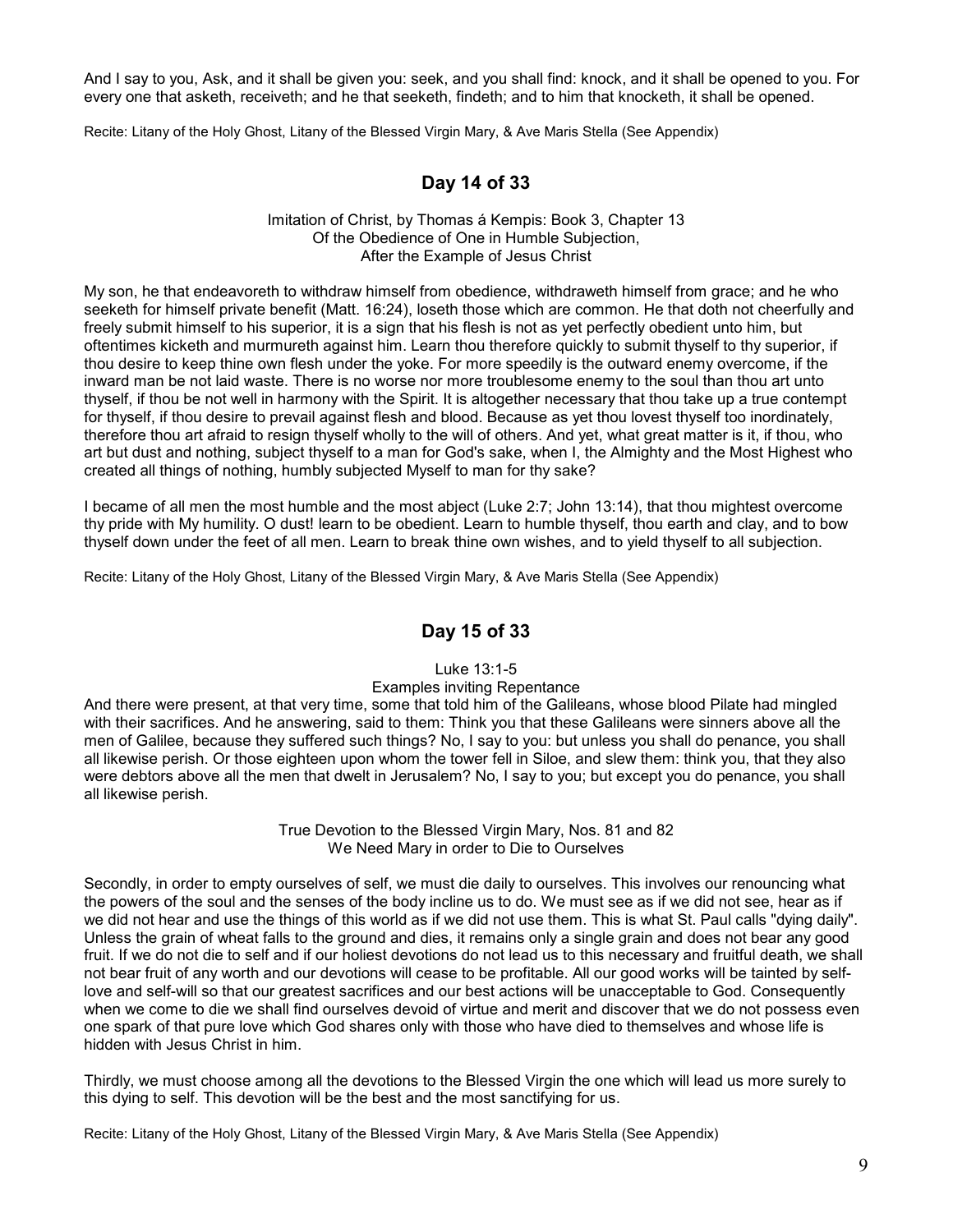### **Day 16 of 33**

#### From True Devotion To the Blessed Virgin Mary, No. 228 Preparatory Exercises

During the first week they should offer up all their prayers and acts of devotion to acquire knowledge of themselves and sorrow for their sins. Let them perform all their actions in a spirit of humility. With this end in view they may, if they wish, meditate on what I have said concerning our corrupted nature, and consider themselves during six days of the week as nothing but sails, slugs, toads, swine, snakes and goats. Or else they may meditate on the following three considerations of St. Bernard: "Remember what you were -corrupted seed; what you are - a body destined for decay; what you will be -food for worms." They will ask our Lord and the Holy Spirit to enlighten them saying, "Lord, that I may see," or "Lord, let me know myself," or the "Come, Holy Spirit". Every day they should say the Litany of the Holy Spirit, with the prayer that follows, as indicated in the first part of this work. They will turn to our Blessed Lady and beg her to obtain for them that great grace which is the foundation of all others, the grace of self-knowledge. For this intention they will say each day the Ave Maris Stella and the Litany of the Blessed Virgin.

#### Imitation of Christ, by Thomas á Kempis: Book 2, Chapter 5 Of Self-consideration

We cannot trust over much to ourselves (Jer. 17:5), because grace oftentimes is wanting to us, and understanding also. Little light is there in us, and this we quickly lose by our negligence. Oftentimes too we perceive not our inward blindness how great it is. Oftentimes we do evil, and excuse it worse (Psalm 141:4). We are sometimes moved with passion, and we think it zeal. We reprehend small things in others, and pass over our own greater matters (Matt. 7:5). Quickly enough we feel and weigh what we suffer at the hands of others; but we mind not how much others suffer from us. He that well and rightly considereth his own works, will find little cause to judge hardly of another.

Recite: Litany of the Holy Ghost, Litany of the Blessed Virgin Mary, & Ave Maris Stella (See Appendix)

### **Day 17 of 33**

#### From True Devotion To the Blessed Virgin Mary, No. 228

Of Judgment, and the Punishment of Sinners In all things look to the end; and how thou wilt stand before that strict Judge (Heb. 10:31) to whom nothing is hid, who is not appeased with gifts, nor admitteth excuses, but will judge according to right. O wretched and foolish sinner, who sometimes art in terror at the countenance of an angry man, what answer wilt thou make to God who knoweth all thy wickedness (Job 9:2)! Why dost thou not provide for thyself (Luke 16:9) against the day of judgement, when no man can be excused of defended by another, but every one shall be a sufficient burden for himself!

#### Luke 16:1-8

#### The Crafty Steward

And he said also to his disciples: There was a certain rich man who had a steward: and the same was accused unto him, that he had wasted his goods. And he called him, and said to him: How is it that I hear this of thee? give an account of thy stewardship: for now thou canst be steward no longer. And the steward said within himself: What shall I do, because my lord taketh away from me the stewardship? To dig I am not able; to beg I am ashamed. I know what I will do, that when I shall be removed from the stewardship, they may receive me into their houses. Therefore calling together every one of his lord's debtors, he said to the first: How much dost thou owe my lord? But he said: An hundred barrels of oil. And he said to him: Take thy bill and sit down quickly, and write fifty. Then he said to another: And how much dost thou owe? Who said: An hundred quarters of wheat. He said to him: Take thy bill, and write eighty. And the lord commended the unjust steward, forasmuch as he had done wisely: for the children of this world are wiser in their generation than the children of light.

Recite: Litany of the Holy Ghost, Litany of the Blessed Virgin Mary, & Ave Maris Stella (See Appendix)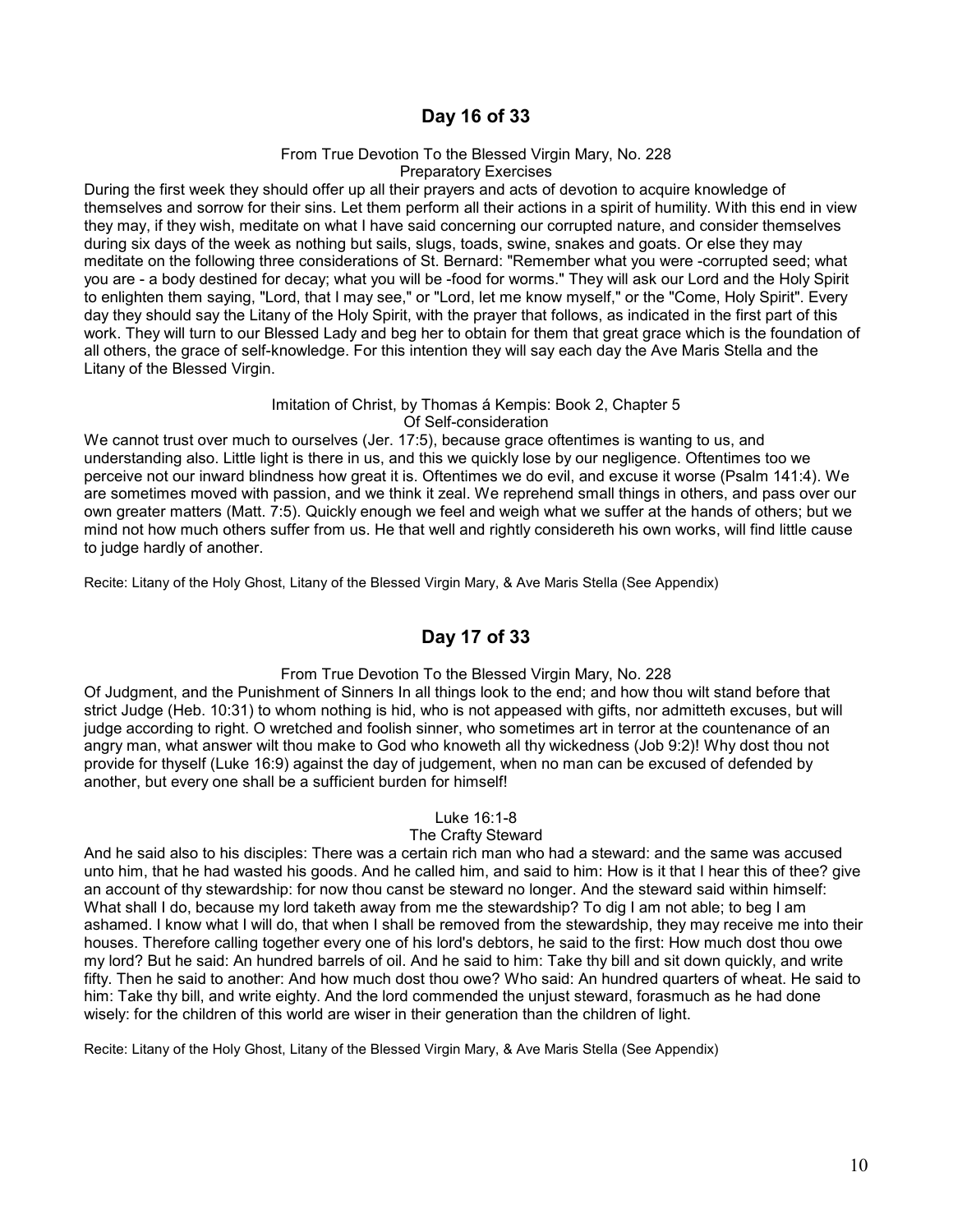### **Day 18 of 33**

#### Luke 17:1-10

#### [On Leading Others Astray]

And he said to his disciples: It is impossible that scandals should not come: but woe to him through whom they come. It were better for him, that a millstone were hanged about his neck, and he cast into the sea, than that he should scandalize one of these little ones.

#### [On Brotherly Correction]

Take heed to yourselves. If thy brother sin against thee, reprove him: and if he do penance, forgive him. And if he sin against thee seven times in a day, and seven times in a day be converted unto thee, saying, I repent; forgive him.

#### [The Power of Faith]

And the apostles said to the Lord: Increase our faith. And the Lord said: If you had faith like to a grain of mustard seed, you might say to this mulberry tree, Be thou rooted up, and be thou transplanted into the sea: and it would obey you.

#### [Humble Service]

But which of you having a servant ploughing, or feeding cattle, will say to him, when he is come from the field: Immediately go, sit down to meat: And will not rather say to him: Make ready my supper, and gird thyself, and serve me, whilst I eat and drink, and afterwards thou shalt eat and drink? Doth he thank that servant, for doing the things which he commanded him? I think not. So you also, when you shall have done all these things that are commanded you, say: We are unprofitable servants; we have done that which we ought to do.

> Imitation of Christ, by Thomas á Kempis: Book 3, Chapter 47 That All Grievous Things Are to Be Endured For the Sake of Eternal Life

My son, be not wearied out by the labors which thou hast undertaken for My sake, nor let tribulation cast thee down ever at all; but let My promise strengthen and comfort thee under every circumstance. I am well able to reward thee, above all measure and degree. Thou shalt not long toil here, nor always be oppressed with griefs. Wait a little while, and thou shalt see a speedy end of thine evils.

Recite: Litany of the Holy Ghost, Litany of the Blessed Virgin Mary, & Ave Maris Stella (See Appendix)

### **Day 19 of 33**

#### Luke 18:15-30

[Jesus and the Children]

And they brought unto him also infants, that he might touch them. Which when the disciples saw, they rebuked them. But Jesus, calling them together, said: Suffer children to come to me, and forbid them not: for of such is the kingdom of God. Amen, I say to you: Whosoever shall not receive the kingdom of God as a child, shall not enter into it.

#### [The Rich Aristocrat]

And a certain ruler asked him, saying: Good master, what shall I do to possess everlasting life? And Jesus said to him: Why dost thou call me good? None is good but God alone. Thou knowest the commandments: Thou shalt not kill: Thou shalt not commit adultery: Thou shalt not steal: Thou shalt not bear false witness: Honour thy father and mother. Who said: All these things have I kept from my youth. Which when Jesus had heard, he said to him: Yet one thing is wanting to thee: sell all whatever thou hast, and give to the poor, and thou shalt have treasure in heaven: and come, follow me. He having heard these things, became sorrowful; for he was very rich.

#### [The Danger of Riches]

And Jesus seeing him become sorrowful, said: How hardly shall they that have riches enter into the kingdom of God. For it is easier for a camel to pass through the eye of a needle, than for a rich man to enter into the kingdom of God. And they that heard it, said: Who then can be saved? He said to them: The things that are impossible with men, are possible with God.

[The Reward of Renunciation]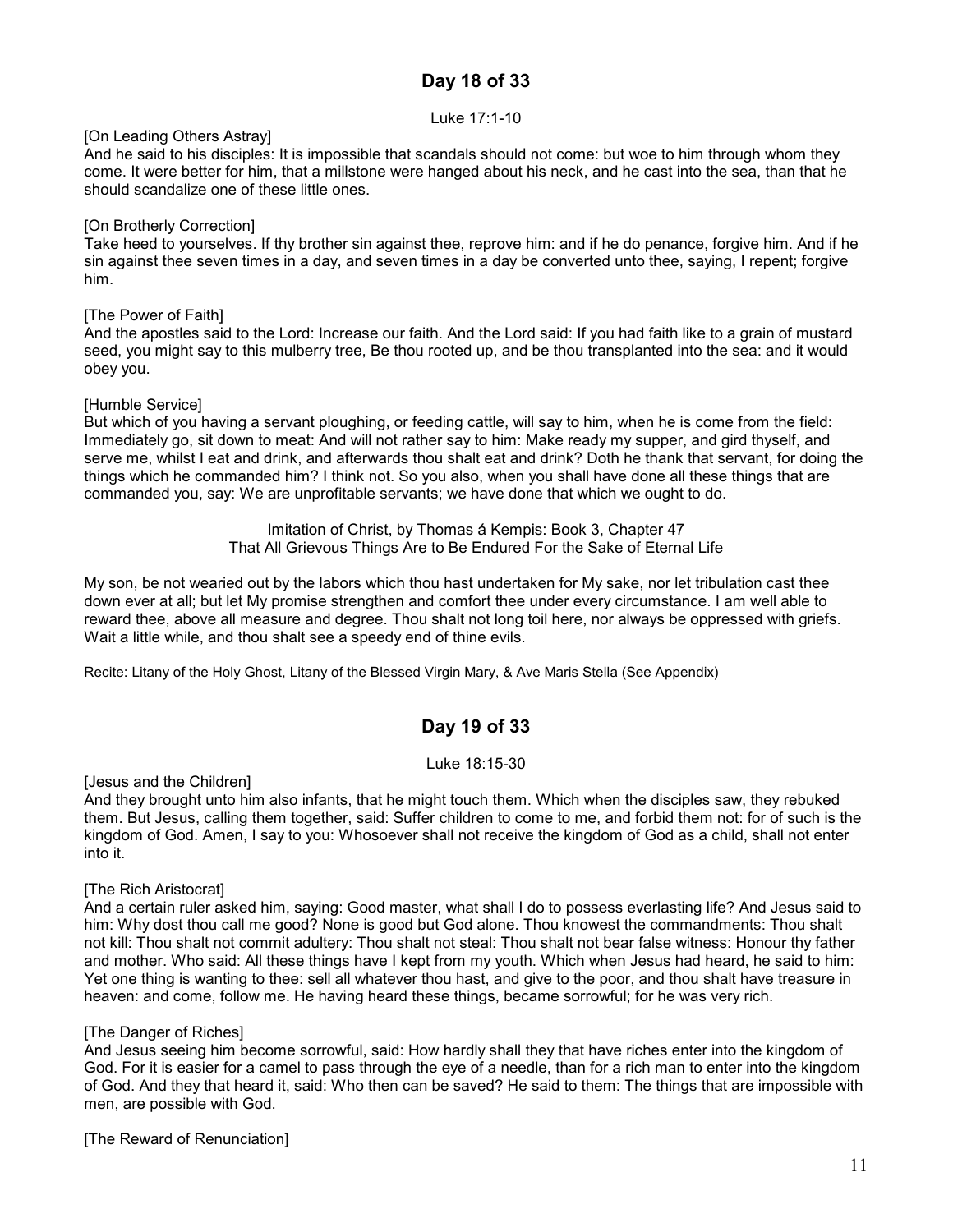Then Peter said: Behold, we have left all things, and have followed thee. Who said to them: Amen, I say to you, there is no man that hath left house, or parents, or brethren, or wife, or children, for the kingdom of God's sake, Who shall not receive much more in this present time, and in the world to come life everlasting.

Recite: Litany of the Holy Ghost, Litany of the Blessed Virgin Mary, & Ave Maris Stella (See Appendix)

# **Second Week**

#### **Day 20 of 33 Theme for the Week: Knowledge Of The Blessed Virgin**

Acts of love, pious affection for the Blessed Virgin, imitation of her virtues, especially her profound humility, her lively faith, her blind obedience, her continual mental prayer, her mortification in all things, her surpassing purity, her ardent charity, her heroic patience, her angelic sweetness, and her divine wisdom: "there being," as St. Louis De Montfort says, "the ten principal virtues of the Blessed Virgin."

We must unite ourselves to Jesus through Mary - this is the characteristic of our devotion; therefore, Saint Louis De Montfort asks that we employ ourselves in acquiring a knowledge of the Blessed Virgin.

Mary is our sovereign and our mediatrix, our Mother and our Mistress. Let us then endeavor to know the effects of this royalty, of this mediation, and of this maternity, as well as the grandeurs and prerogatives which are the foundation or consequences thereof. Our Mother is also a perfect mold wherein we are to be molded in order to make her intentions and dispositions ours. This we cannot achieve without studying the interior life of Mary; namely, her virtues, her sentiments, her actions, her participation in the mysteries of Christ and her union with Him.

#### Luke 2:16-21, 45-52

And they came with haste; and they found Mary and Joseph, and the infant lying in the manger. And seeing, they understood of the word that had been spoken to them concerning this child. And all that heard, wondered; and at those things that were told them by the shepherds. But Mary kept all these words, pondering them in her heart. And the shepherds returned, glorifying and praising God, for all the things they had heard and seen, as it was told unto them. And after eight days were accomplished, that the child should be circumcised, his name was called JESUS, which was called by the angel, before he was conceived in the womb...

...And not finding him, they returned into Jerusalem, seeking him. And it came to pass, that, after three days, they found him in the temple, sitting in the midst of the doctors, hearing them, and asking them questions. And all that heard him were astonished at his wisdom and his answers. And seeing him, they wondered. And his mother said to him: Son, why hast thou done so to us? behold thy father and I have sought thee sorrowing. And he said to them: How is it that you sought me? did you not know, that I must be about my father's business? And they understood not the word that he spoke unto them. And he went down with them, and came to Nazareth, and was subject to them. And his mother kept all these words in her heart. And Jesus advanced in wisdom, and age, and grace with God and men.

Recite: Litany of the Holy Ghost, Litany of the Blessed Virgin Mary, Ave Maris Stella, St. Louis de Montfort's Prayer to Mary, and the Rosary (See Appendix)

### **Day 21 of 33**

#### From Secret of Mary: Nos. 23-24 True Devotion to Our Blessed Lady

If we would go up to God, and be united with Him, we must use the same means He used to come down to us to be made Man and to impart His graces to us. This means is a true devotion to our Blessed Lady. There are several true devotions to our Lady: here I do not speak of those which are false. The first consists in fulfilling our Christian duties, avoiding mortal sin, acting more out of love than with fear, praying to our Lady now and then, honoring her as the Mother of God, yet without having any special devotion to her. The second consists in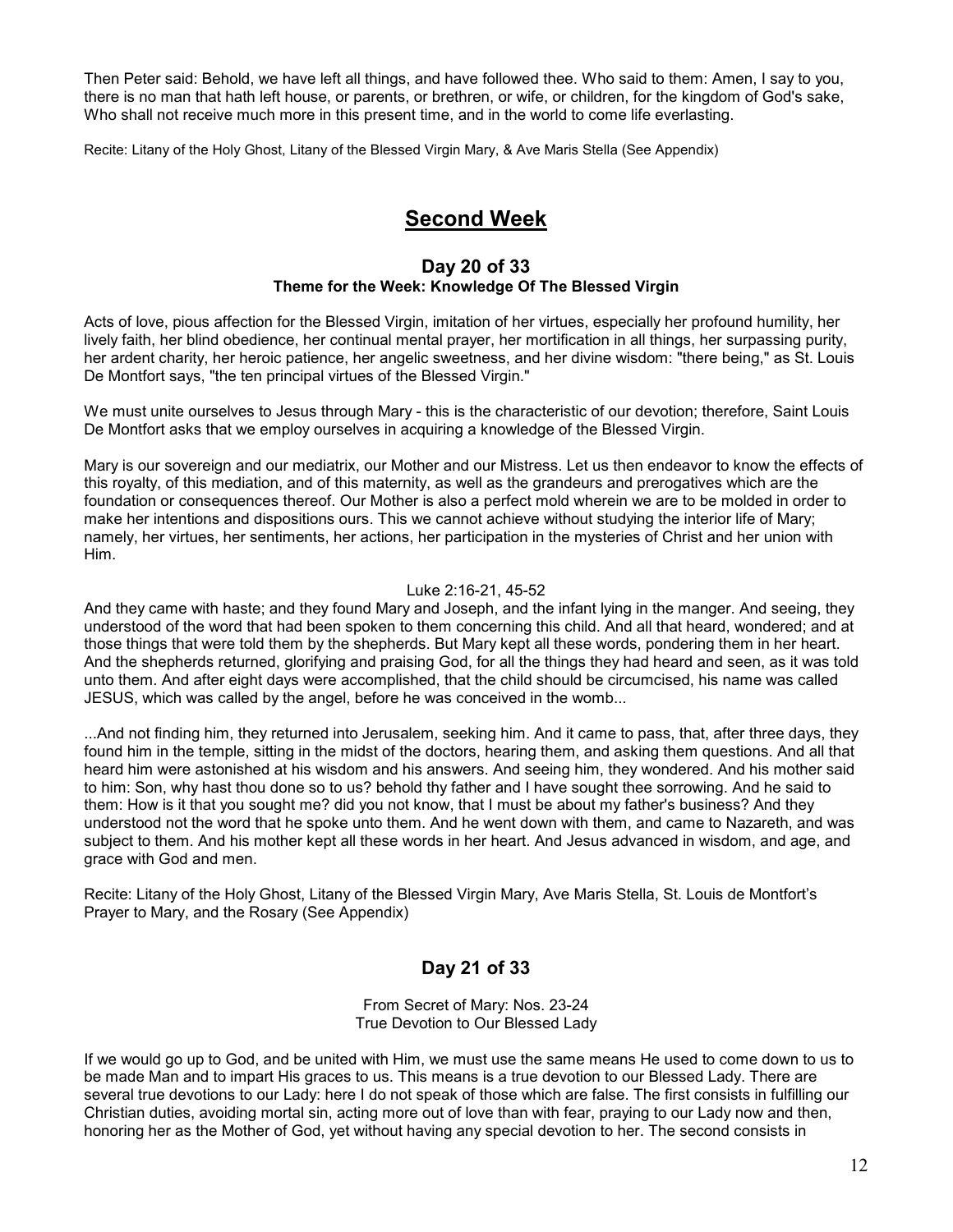entertaining for our Lady more perfect feelings of esteem and love, of confidence and veneration. It leads us to join the Confraternities of the Holy Rosary and of the Scapular, to recite the five or the fifteen decades of the Holy Rosary, to honor Mary's images and altars, to publish her praises and to enroll ourselves in her modalities. This devotion is good, holy and praiseworthy if we keep ourselves free from sin. But it is not so perfect as the next, nor so efficient in severing our soul from creatures, in detaching ourselves in order to be united with Jesus Christ. The third devotion to our Lady, known and practiced by very few persons, is this I am about to disclose to you, predestinate soul. It consists in giving one's self entirely and as a slave to Mary, and to Jesus through Mary, and after that, to do all that we do, through Mary, with Mary in Mary and for Mary We should choose a special feast day on which we give, consecrate and sacrifice to Mary voluntarily lovingly and without constraint, entirely and without reserve: our body and soul, our exterior property such as house, family and income, and also our interior and spiritual possessions: namely, our merits, graces, virtues, and satisfactions.

Recite: Litany of the Holy Ghost, Litany of the Blessed Virgin Mary, Ave Maris Stella, St. Louis de Montfort's Prayer to Mary, and the Rosary (See Appendix)

### **Day 22 of 33**

From True Devotion To the Blessed Virgin Mary, Nos. 106-110 Marks of authentic devotion to our Lady

106. First, true devotion to our Lady is interior, that is, it comes from within the mind and the heart and follows from the esteem in which we hold her, the high regard we have for her greatness, and the love we bear her.

107. Second, it is trustful, that is to say, it fills us with confidence in the Blessed Virgin, the confidence that a child has for its loving Mother. It prompts us to go to her in every need of body and soul with great simplicity, trust and affection.

108. Third, true devotion to our Lady is holy, that is, it leads us to avoid sin and to imitate the virtues of Mary. Her ten principal virtues are: deep humility, lively faith, blind obedience, unceasing prayer, constant self-denial, surpassing purity, ardent love, heroic patience, angelic kindness, and heavenly wisdom.

109. Fourth, true devotion to our Lady is constant. It strengthens us in our desire to do good and prevents us from giving up our devotional practices too easily. It gives us the courage to oppose the fashions and maxims of the world, the vexations and unruly inclinations of the flesh and the temptations of the devil. Thus a person truly devoted to our Blessed Lady is not changeable, fretful, scrupulous or timid.

110. Fifth, true devotion to Mary is disinterested. It inspires us to seek God alone in his Blessed Mother and not ourselves. The true subject of Mary does not serve his illustrious Queen for selfish gain. He does not serve her for temporal or eternal well-being but simply and solely because she has the right to be served and God alone in her.

Recite: Litany of the Holy Ghost, Litany of the Blessed Virgin Mary, Ave Maris Stella, St. Louis de Montfort's Prayer to Mary, and the Rosary (See Appendix)

### **Day 23 of 33**

From True Devotion To the Blessed Virgin Mary, Nos. 120-121 Nature of perfect devotion to the Blessed Virgin or perfect consecration to Jesus Christ

120. As all perfection consists in our being conformed, united and consecrated to Jesus it naturally follows that the most perfect of all devotions is that which conforms, unites, and consecrates us most completely to Jesus. Now of all God's creatures Mary is the most conformed to Jesus. It therefore follows that, of all devotions, devotion to her makes for the most effective consecration and conformity to him. The more one is consecrated to Mary, the more one is consecrated to Jesus. That is why perfect consecration to Jesus is but a perfect and complete consecration of oneself to the Blessed Virgin, which is the devotion I teach; or in other words, it is the perfect renewal of the vows and promises of holy baptism.

121. This devotion consists in giving oneself entirely to Mary in order to belong entirely to Jesus through her. It requires us to give: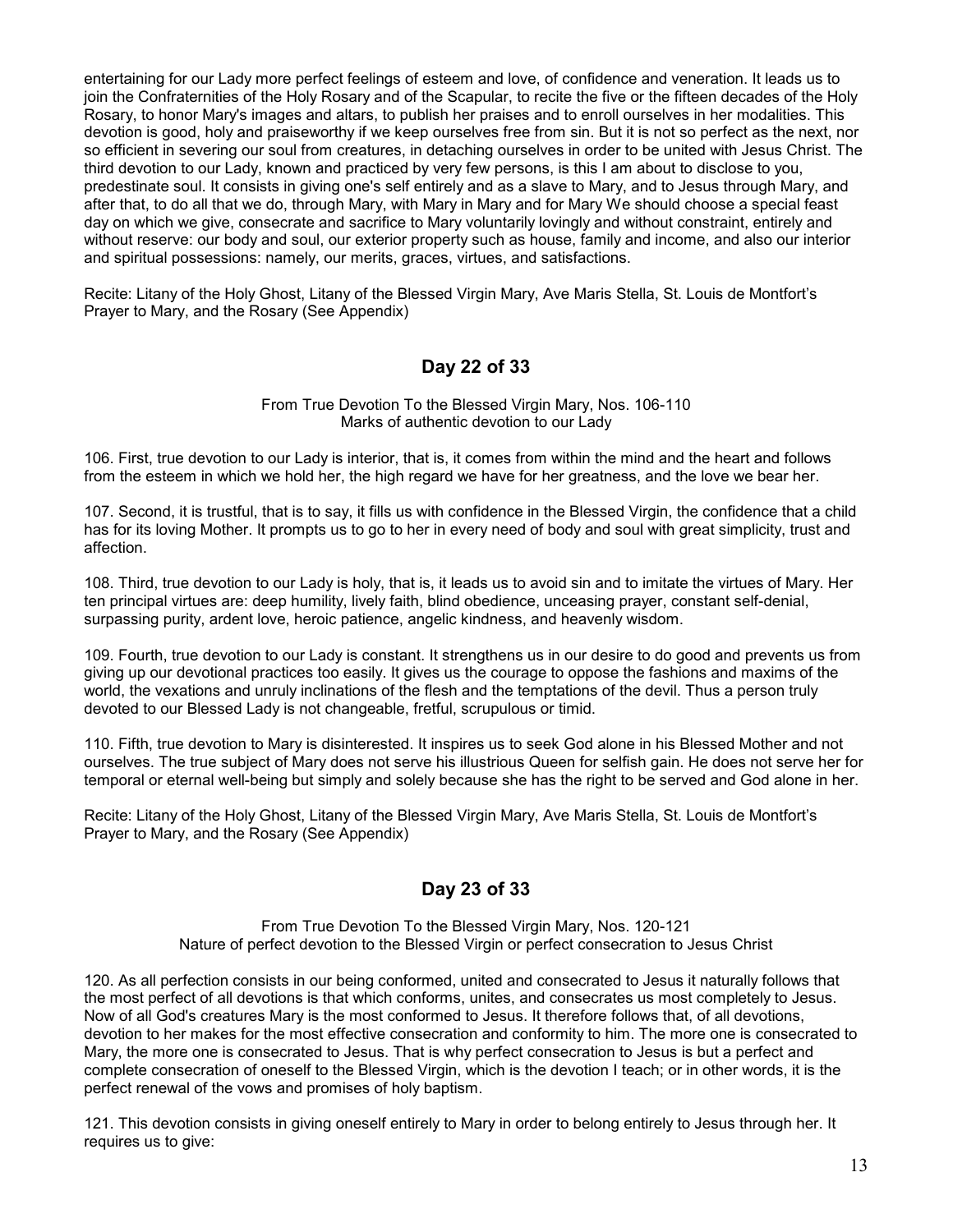- (1) Our body with its senses and members;
- (2) Our soul with its faculties;
- (3) Our present material possessions and all we shall acquire in the future;
- (4) Our interior and spiritual possessions, that is, our merits, virtues and good actions of the past, the present and the future.

In other words, we give her all that we possess both in our natural life and in our spiritual life as well as everything we shall acquire in the future in the order of nature, of grace, and of glory in heaven. This we do without any reservation, not even of a penny, a hair, or the smallest good deed. And we give for all eternity without claiming or expecting, in return for our offering and our service, any other reward than the honour of belonging to our Lord through Mary and in Mary, even though our Mother were not - as in fact she always is - the most generous and appreciative of all God's creatures.

Recite: Litany of the Holy Ghost, Litany of the Blessed Virgin Mary, Ave Maris Stella, St. Louis de Montfort's Prayer to Mary, and the Rosary (See Appendix)

### **Day 24 of 33**

#### From True Devotion To the Blessed Virgin Mary, No. 152-164

This devotion is a smooth, short, perfect and sure way of attaining union with our Lord, in which Christian perfection consists. (a) This devotion is a smooth way. It is the path which Jesus Christ opened up in coming to us and in which there is no obstruction to prevent us reaching him. It is quite true that we can attain to divine union by other roads, but these involve many more crosses and exceptional setbacks and many difficulties that we cannot easily overcome. (b) This devotion is a short way to discover Jesus, either because it is a road we do not wander from, or because, as we have just said, we walk along this road with greater ease and joy, and consequently with greater speed. We advance more in a brief period of submission to Mary and dependence on her than in whole years of self-will and self-reliance. (c) This devotion is a perfect way to reach our Lord and be united to him, for Mary is the most perfect and the most holy of all creatures, and Jesus, who came to us in a perfect manner, chose no other road for his great and wonderful journey. The Most High, the Incomprehensible One, the Inaccessible One, He who is, deigned to come down to us poor earthly creatures who are nothing at all. How was this done? The Most High God came down to us in a perfect way through the humble Virgin Mary, without losing anything of his divinity or holiness. It is likewise through Mary that we poor creatures must ascend to almighty God in a perfect manner without having anything to fear.(d) This devotion to our Lady is a sure way to go to Jesus and to acquire holiness through union with him. The devotion which I teach is not new. Indeed it could not be condemned without overthrowing the foundations of Christianity. It is obvious then that this devotion is not new. If it is not commonly practised, the reason is that it is too sublime to be appreciated and undertaken by everyone. This devotion is a safe means of going to Jesus Christ, because it is Mary's role to lead us safely to her Son.

Recite: Litany of the Holy Ghost, Litany of the Blessed Virgin Mary, Ave Maris Stella, St. Louis de Montfort's Prayer to Mary, and the Rosary (See Appendix)

### **Day 25 of 33**

From True Devotion To the Blessed Virgin Mary, Nos. 213-225 Wonderful Effects of this Devotion

213. My dear friend, be sure that if you remain faithful to the interior and exterior practices of this devotion which I will point out, the following effects will be produced in your soul:

#### 1. Knowledge of our unworthiness:

By the light which the Holy Spirit will give you through Mary, his faithful spouse, you will perceive the evil inclinations of your fallen nature and how incapable you are of any good. Finally, the humble Virgin Mary will share her humility with you so that, although you regard yourself with distaste and desire to be disregarded by others, you will not look down slightingly upon anyone.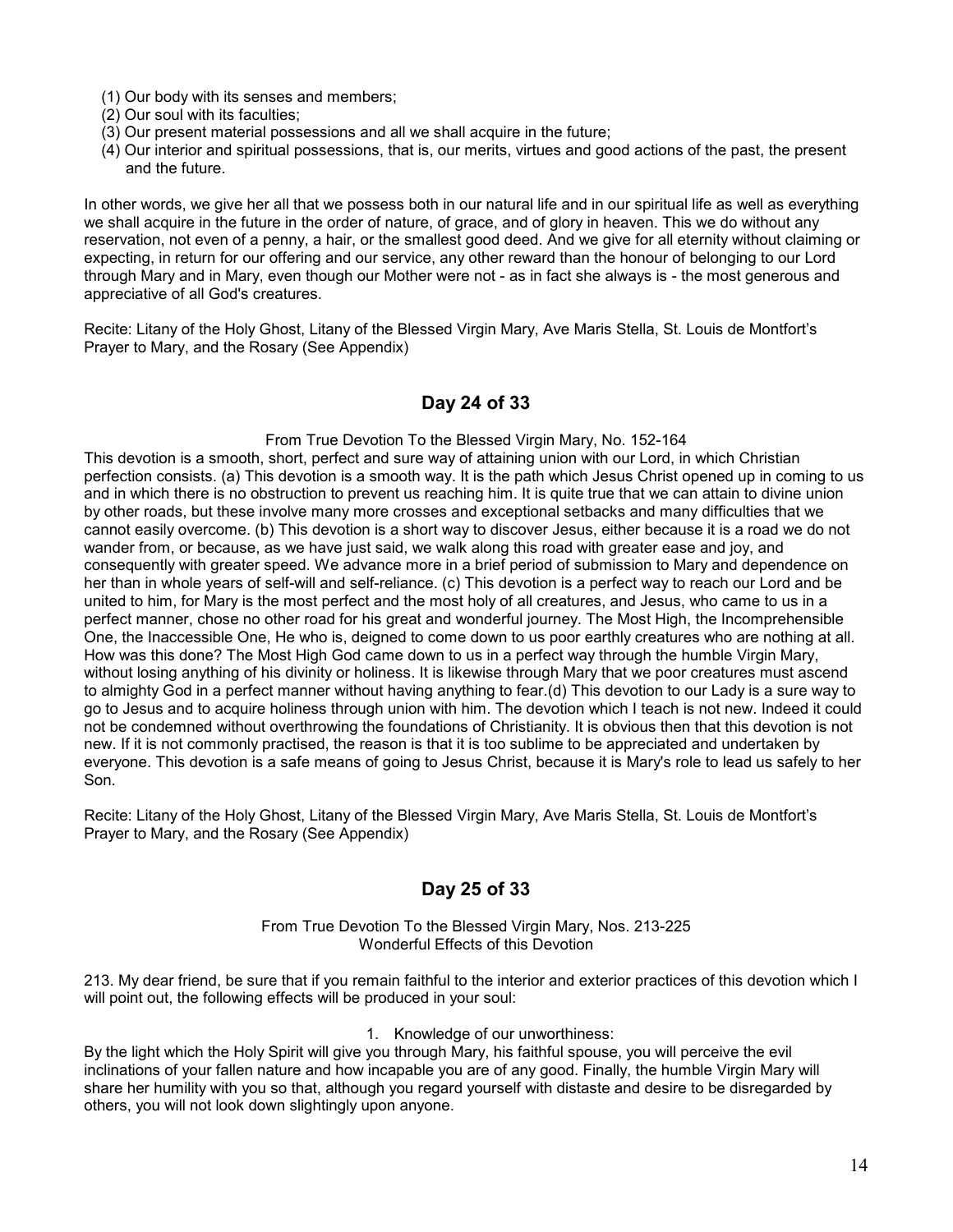#### 2. A share in Mary's faith

214. Mary will share her faith with you. Her faith on earth was stronger than that of all the patriarchs, prophets, apostles and saints.

#### 3. The gift of pure love

215. The Mother of fair love will rid your heart of all scruples and inordinate servile fear.

#### 4. Great confidence in God and in Mary

216. Our Blessed Lady will fill you with unbounded confidence in God and in herself: 1) Because you will no longer approach Jesus by yourself but always through Mary, your loving Mother.

#### 5. Communication of the spirit of Mary

217. The soul of Mary will be communicated to you to glorify the Lord. Her spirit will take the place of yours to rejoice in God, her Saviour, but only if you are faithful to the practices of this devotion.

#### 6. Transformation into the likeness of Jesus

218. If Mary, the Tree of Life, is well cultivated in our soul by fidelity to this devotion, she will in due time bring forth her fruit which is none other than Jesus.

#### 7. The greater glory of Christ

222. If you live this devotion sincerely, you will give more glory to Jesus in a month than in many years of a more demanding devotion.

Recite: Litany of the Holy Ghost, Litany of the Blessed Virgin Mary, Ave Maris Stella, St. Louis de Montfort's Prayer to Mary, and the Rosary (See Appendix)

### **Day 26 of 33**

#### From True Devotion To the Blessed Virgin Mary, Nos. 12-38

"If you wish to understand the Mother," says a saint, "then understand the Son. She is a worthy Mother of God." Hic taceat omnis lingua : Here let every tongue be silent. My heart has dictated with special joy all that I have written to show that Mary has been unknown up till now, and that that is one of the reasons why Jesus Christ is not known as he should be. If then, as is certain, the knowledge and the kingdom of Jesus Christ must come into the world, it can only be as a necessary consequence of the knowledge and reign of Mary. She who first gave him to the world will establish his kingdom in the world.

With the whole Church I acknowledge that Mary, being a mere creature fashioned by the hands of God is, compared to his infinite majesty, less than an atom, or rather is simply nothing, since he alone can say, "I am he who is". Consequently, this great Lord, who is ever independent and self-sufficient, never had and does not now have any absolute need of the Blessed Virgin for the accomplishment of his will and the manifestation of his glory. To do all things he has only to will them. However, I declare that, considering things as they are, because God has decided to begin and accomplish his greatest works through the Blessed Virgin ever since he created her, we can safely believe that he will not change his plan in the time to come, for he is God and therefore does not change in his thoughts or his way of acting.

Mary is the Queen of heaven and earth by grace as Jesus is king by nature and by conquest. But as the kingdom of Jesus Christ exists primarily in the heart or interior of man, according to the words of the Gospel, "The kingdom of God is within you", so the kingdom of the Blessed Virgin is principally in the interior of man, that is, in his soul. It is principally in souls that she is glorified with her Son more than in any visible creature. So we may call her, as the saints do, Queen of our hearts.

Recite: Litany of the Holy Ghost, Litany of the Blessed Virgin Mary, Ave Maris Stella, St. Louis de Montfort's Prayer to Mary, and the Rosary (See Appendix)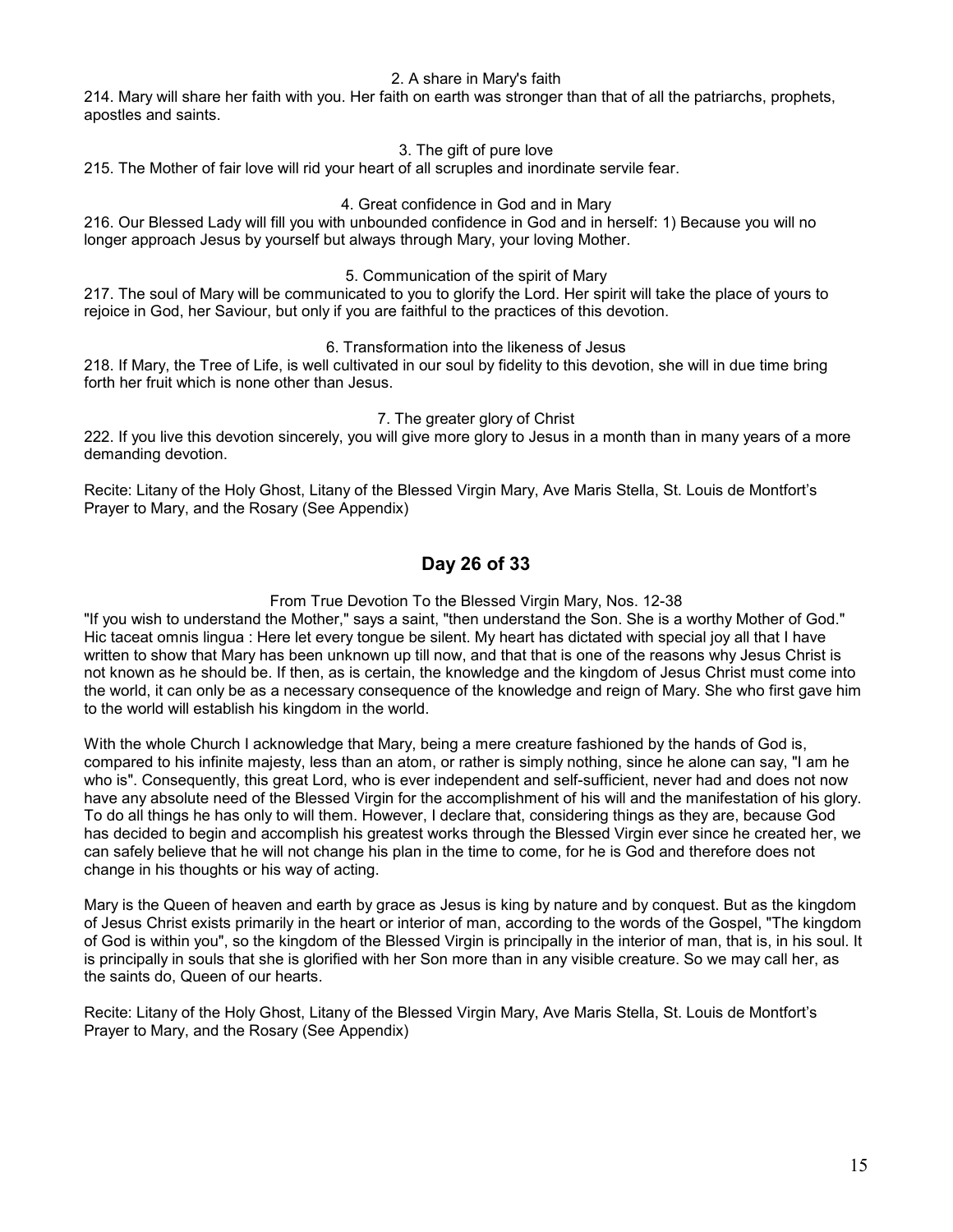# **Third Week**

#### **Day 27 of 33 Theme for the Week: Knowledge Of Jesus Christ**

During this period we shall apply ourselves to the study of Jesus Christ. What is to be studied in Christ? First the God-Man, His grace and glory; then His rights to sovereign dominion over us; since, after having renounced Satan and the world, we have taken Jesus Christ for our Lord. What next shall be the object of our study? His exterior actions and also His interior life; namely, the virtues and acts of His Sacred Heart; His association with Mary in the mysteries of the Annunciation and Incarnation, during His infancy and hidden life, at the feast of Cana and on Calvary.

From True Devotion To the Blessed Virgin Mary, Nos. 61-62

61. Jesus, our Saviour, true God and true man must be the ultimate end of all our other devotions; otherwise they would be false and misleading. He is the Alpha and the Omega, the beginning and end of everything. "We labour," says St. Paul, "only to make all men perfect in Jesus Christ." For in him alone dwells the entire fullness of the divinity and the complete fullness of grace, virtue and perfection. In him alone we have been blessed with every spiritual blessing; he is the only teacher from whom we must learn; the only Lord on whom we should depend; the only Head to whom we should be united and the only model that we should imitate. He is the only Physician that can heal us; the only Shepherd that can feed us; the only Way that can lead us; the only Truth that we can believe; the only Life that can animate us. He alone is everything to us and he alone can satisfy all our desires. We are given no other name under heaven by which we can be saved. God has laid no other foundation for our salvation, perfection and glory than Jesus. Every edifice which is not built on that firm rock, is founded upon shifting sands and will certainly fall sooner or later. Through him, with him and in him, we can do all things and render all honour and glory to the Father in the unity of the Holy Spirit; we can make ourselves perfect and be for our neighbour a fragrance of eternal life.

62. If then we are establishing sound devotion to our Blessed Lady, it is only in order to establish devotion to our Lord more perfectly, by providing a smooth but certain way of reaching Jesus Christ. If devotion to our Lady distracted us from our Lord, we would have to reject it as an illusion of the devil. But this is far from being the case. As I have already shown and will show again later on, this devotion is necessary, simply and solely because it is a way of reaching Jesus perfectly, loving him tenderly, and serving him faithfully.

Recite: Litany of the Holy Ghost, Ave Maris Stella, Litany of the Holy Name, St. Louis de Montfort's Prayer to Mary, and O Jesus Living In Mary (See Appendix)

### **Day 28 of 33**

#### Matthew 26:1, 26-29, 36-46

And it came to pass, when Jesus had ended all these words, he said to his disciples: You know that after two days shall be the pasch, and the son of man shall be delivered up to be crucified...

...And whilst they were at supper, Jesus took bread, and blessed, and broke: and gave to his disciples, and said: Take ye, and eat. This is my body. And taking the chalice, he gave thanks, and gave to them, saying: Drink ye all of this. For this is my blood of the new testament, which shall be shed for many unto remission of sins. And I say to you, I will not drink from henceforth of this fruit of the vine, until that day when I shall drink it with you new in the kingdom of my Father...

...Then Jesus came with them into a country place which is called Gethsemani; and he said to his disciples: Sit you here, till I go yonder and pray. And taking with him Peter and the two sons of Zebedee, he began to grow sorrowful and to be sad. Then he saith to them: My soul is sorrowful even unto death: stay you here, and watch with me. And going a little further, he fell upon his face, praying, and saying: My Father, if it be possible, let this chalice pass from me. Nevertheless not as I will, but as thou wilt. And he cometh to his disciples, and findeth them asleep, and he saith to Peter: What? Could you not watch one hour with me? Watch ye, and pray that ye enter not into temptation. The spirit indeed is willing, but the flesh weak. Again the second time, he went and prayed, saying: My Father, if this chalice may not pass away, but I must drink it, thy will be done. And he cometh again and findeth them sleeping: for their eyes were heavy. And leaving them, he went again: and he prayed the third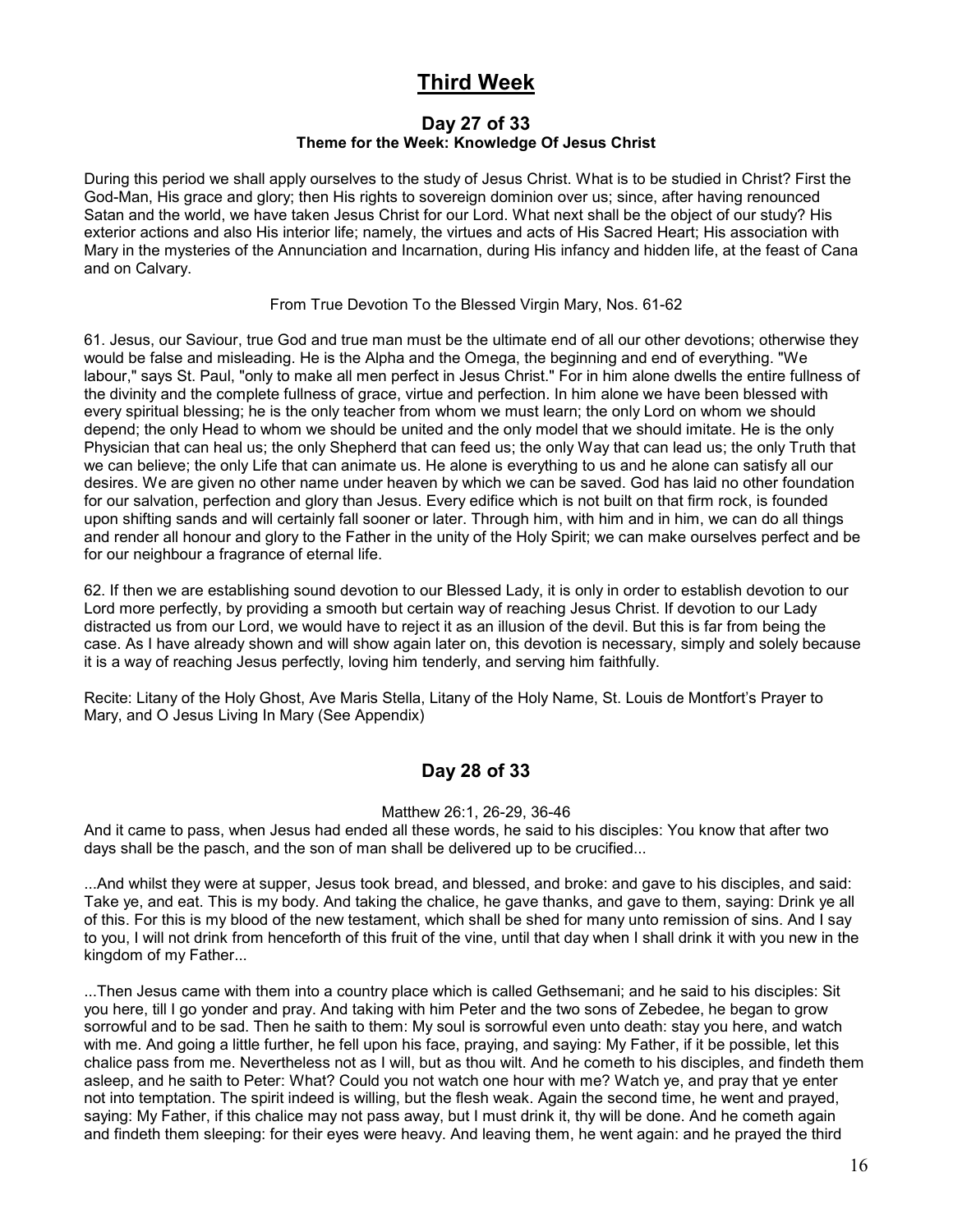time, saying the selfsame word. Then he cometh to his disciples, and saith to them: Sleep ye now and take your rest; behold the hour is at hand, and the Son of man shall be betrayed into the hands of sinners. Rise, let us go: behold he is at hand that will betray me.

Recite: Litany of the Holy Ghost, Ave Maris Stella, Litany of the Holy Name, St. Louis de Montfort's Prayer to Mary, and O Jesus Living In Mary (See Appendix)

### **Day 29 of 33**

#### Imitation of Christ, by Thomas á Kempis: Book 1, Chapter 1 Of the Imitation of Christ, and Contempt of all the Vanities of the World

He that followeth Me, walketh not in darkness (John 8:12), saith the Lord. These are the words of Christ, by which we are admonished, how we ought to imitate His life and manners, if we would truly be enlightened, and delivered from all blindness of heart. Let therefore our chiefest endeavour be, to meditate upon the life of Jesus Christ.

The doctrine of Christ exceedeth all the doctrine of holy men.; and he that hath the Spirit will find therein the hidden manna (Apocalypse. 2:17). But it falleth out that many who often hear the Gospel of Christ, feel little desire after it, because they have not the Spirit of Christ (Rom. 8:9). But Whosoever will fully and with relish understand the words of Christ, must endeavor to conform his life wholly to the life of Christ.

2. What doth it avail thee to discourse profoundly of the Trinity, if thou be void of humility, and art thereby displeasing to the Trinity? Surely profound words do not make a man holy and just; but a virtuous life maketh him dear to God. I had rather feel contrition, than know the definition thereof. If thou didst know the whole Bible by heart, and the sayings of all the philosophers, what would all that profit thee without the love of God (1 Cor. 13:2), and without His grace?

Vanity of vanities, and all is vanity (Eccles. 1:2), except to love God, and to serve Him only. This is the highest wisdom, by contempt of the world to press forward towards heavenly kingdoms.

Recite: Litany of the Holy Ghost, Ave Maris Stella, Litany of the Holy Name, St. Louis de Montfort's Prayer to Mary, and O Jesus Living In Mary (See Appendix)

### **Day 30 of 33**

#### Matthew 27:36-44

And they sat and watched him. And they put over his head his cause written: THIS IS JESUS THE KING OF THE JEWS. Then were crucified with him two thieves: one on the right hand, and one on the left. And they that passed by, blasphemed him, wagging their heads, And saying: Vah, thou that destroyest the temple of God, and in three days dost rebuild it: save thy own self: if thou be the Son of God, come down from the cross. In like manner also the chief priests, with the scribes and ancients, mocking, said: He saved others; himself he cannot save. If he be the king of Israel, let him now come down from the cross, and we will believe him. He trusted in God; let him now deliver him if he will have him; for he said: I am the Son of God. And the selfsame thing the thieves also, that were crucified with him, reproached him with.

> Imitation of Christ, by Thomas á Kempis: Book 2, Chapter 12 Of the King's High Way of the Holy Cross

Unto many this seemeth an hard saying, "Deny thyself, take up thy cross, and follow Jesus" (Matt. 16:24). But much harder will it be to hear that last word, "Depart from Me, ye cursed, into everlasting fire" (Matt. 25:41). For they who now willingly hear and follow the word of the Cross, shall not then fear (Psalm 112:7) to hear the sentence of everlasting damnation. This sign of the Cross shall be in the heaven, when the Lord shall come to judgment (Matt. 24:30). Then all the servants of the Cross, who in their life-time conformed themselves unto Christ crucified, shall draw near unto Christ the Judge with great confidence.

Why therefore fearest thou to take up the Cross which leadeth thee to a kingdom? In the Cross is salvation, in the Cross is life, in the Cross is protection against our enemies, in the Cross is infusion of heavenly sweetness, in the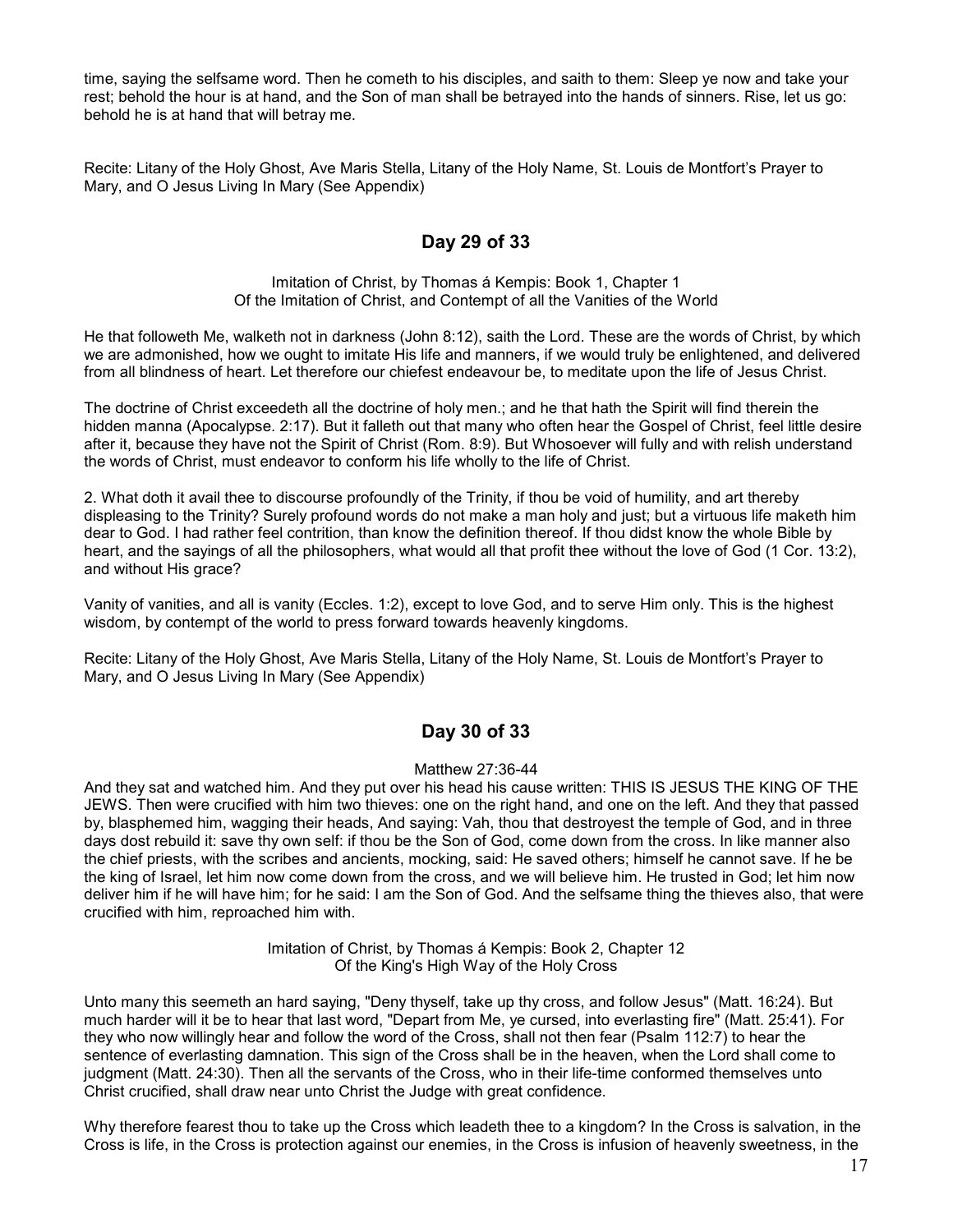Cross is strength of mind, in the Cross joy of spirit, in the Cross the height of virtue, in the Cross the perfection of holiness.

Take up therefore thy Cross and follow Jesus (Luke 14:27), and thou shalt go into life everlasting.

Recite: Litany of the Holy Ghost, Ave Maris Stella, Litany of the Holy Name, St. Louis de Montfort's Prayer to Mary, and O Jesus Living In Mary (See Appendix)

### **Day 31 of 33**

#### Imitation of Christ, by Thomas á Kempis: Book 4, Chapter 2 That the Great Goodness and Love of God Is Exhibited to Man in This Sacrament

In confidence of Thy goodness and great mercy, O Lord, I draw near, sick to the Healer, hungry and thirsty to the Fountain of life, needy to the King of Heaven, a servant to his Lord, a creature to the Creator, desolate to my own tender Comforter. "But whence is this to me," that Thou comest unto me (Luke 1:43)? What am I, that Thou shouldest grant me Thine own self? how dare a sinner appear before Thee?

And how is it that Thou dost vouchsafe to come unto a sinner? Thou knowest Thy servant, and art well aware that he hath in him no good thing, for which Thou shouldest grant him this. I confess therefore mine own vileness, I acknowledge Thy goodness, I praise Thy tender mercy, and give Thee thanks for Thy transcendent love.

From True Devotion To the Blessed Virgin Mary, Nos. 243-254 243.

Loving slaves of Jesus in Mary should hold in high esteem devotion to Jesus, the Word of God, in the great mystery of the Incarnation, March 25th, which is the mystery proper to this devotion, because it was inspired by the Holy Spirit for the following reasons: a) That we might honour and imitate the wondrous dependence which God the Son chose to have on Mary, for the glory of his Father and for the redemption of man. This dependence is revealed especially in this mystery where Jesus becomes a captive and slave in the womb of his Blessed Mother, depending on her for everything. b) That we might thank God for the incomparable graces he has conferred upon Mary and especially that of choosing her to be his most worthy Mother. This choice was made in the mystery of the incarnation. These are the two principal ends of the slavery of Jesus in Mary.

245. a) Since we live in an age of pride when a great number of haughty scholars, with proud and critical minds, find fault even with long-established and sound devotions, it is better to speak of "slavery of Jesus in Mary" and to call oneself "slave of Jesus" rather than "slave of Mary". We then avoid giving any pretext for criticism. In this way, we name this devotion after its ultimate end which is Jesus, rather than after the way and the means to arrive there, which is Mary. However, we can very well use either term without any scruple, as I myself do.

246. b) Since the principal mystery celebrated and honoured in this devotion is the mystery of the Incarnation where we find Jesus only in Mary, having become incarnate in her womb, it is appropriate for us to say, "slavery of Jesus in Mary", of Jesus dwelling enthroned in Mary, according to the beautiful prayer, recited by so many great souls, "O Jesus living in Mary".

249. Those who accept this devotion should have a great love for the Hail Mary, or, as it is called, the Angelic Salutation. Few Christians, however enlightened, understand the value, merit, excellence and necessity of the Hail Mary. Our Blessed Lady herself had to appear on several occasions to men of great holiness and insight, such as St. Dominic, St. John Capistran and Blessed Alan de Rupe, to convince them of the richness of this prayer.

Recite: Litany of the Holy Ghost, Ave Maris Stella, Litany of the Holy Name, St. Louis de Montfort's Prayer to Mary, and O Jesus Living In Mary (See Appendix)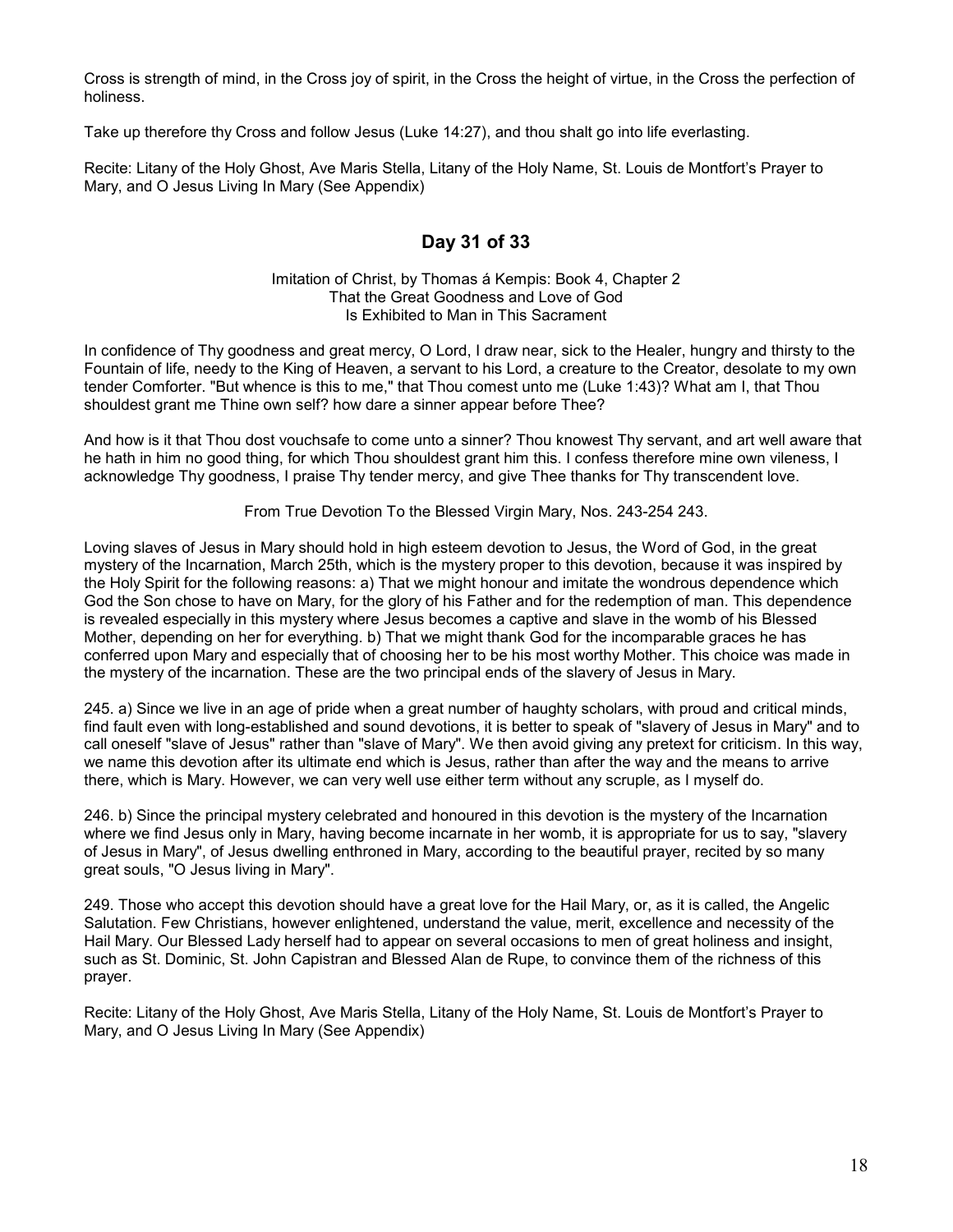### **Day 32 of 33**

#### Imitation of Christ, by Thomas á Kempis: Book 2, Chapter 7 Of the Love of Jesus above All Things

Blessed is he that understandeth (Psalm 119:1,2) what it is to love Jesus, and to despise himself for Jesus' sake. Thou oughtest to leave thy beloved, for thy beloved (Deut. 6:5; Matt. 22:37; Cant. 2:16); for that Jesus will be loved alone above all things.

The love of things created is deceitful and inconstant; the love of Jesus is faithful and persevering. He that cleaveth unto a creature, shall fall with that which is subject to fall; he that embraceth Jesus shall be made strong for ever.

2. Love Him, and keep Him for thy friend, who, when all go away, will not forsake thee, nor suffer thee to perish in the end. Some time or other thou must be separated from all, whether thou wilt or no. Keep close to Jesus both in life and in death, and commit thyself unto His faithfulness, who, when all fail, can alone help thee.

Thy Beloved is of that nature, that He will admit of no rival; but will have thy heart alone, and sit on His throne as King. If thou couldest empty thyself perfectly from all creatures, Jesus would willingly dwell with thee.

#### From True Devotion To the Blessed Virgin Mary, Nos. 257-260

There are some very sanctifying interior practices for those souls who feel called by the Holy Spirit to a high degree of perfection. They may be expressed in four words, doing everything through Mary, with Mary, in Mary, and for Mary, in order to do it more perfectly through Jesus, with Jesus, in Jesus, and for Jesus.

#### Through Mary

258. We must do everything through Mary, that is, we must obey her always and be led in all things by her spirit, which is the Holy Spirit of God. "Those who are led by the Spirit of God are children of God," says St. Paul. Those who are led by the spirit of Mary are children of Mary, and, consequently children of God, as we have already shown. Among the many servants of Mary only those who are truly and faithfully devoted to her are led by her spirit. I have said that the spirit of Mary is the spirit of God because she was never led by her own spirit, but always by the spirit of God, who made himself master of her to such an extent that he became her very spirit. That is why St. Ambrose says, "May the soul of Mary be in each one of us to glorify the Lord. May the spirit of Mary be in each one of us to rejoice in God." Happy is the man who follows the example of the good Jesuit Brother Rodriguez, who died a holy death, because he will be completely possessed and governed by the spirit of Mary, a spirit which is gentle yet strong, zealous yet prudent, humble yet courageous, pure yet fruitful.

#### With Mary

260. We must do everything with Mary, that is to say, in all our actions we must look upon Mary, although a simple human being, as the perfect model of every virtue and perfection, fashioned by the Holy Spirit for us to imitate, as far as our limited capacity allows. In every action then we should consider how Mary performed it or how she would perform it if she were in our place. For this reason, we must examine and meditate on the great virtues she practised during her life, especially: 1) Her lively faith, by which she believed the angel's word without the least hesitation, and believed faithfully and constantly even to the foot of the Cross on Calvary. 2) Her deep humility, which made her prefer seclusion, maintain silence, submit to every eventuality and put herself in the last place.

Recite: Litany of the Holy Ghost, Ave Maris Stella, Litany of the Holy Name, St. Louis de Montfort's Prayer to Mary, and O Jesus Living In Mary (See Appendix)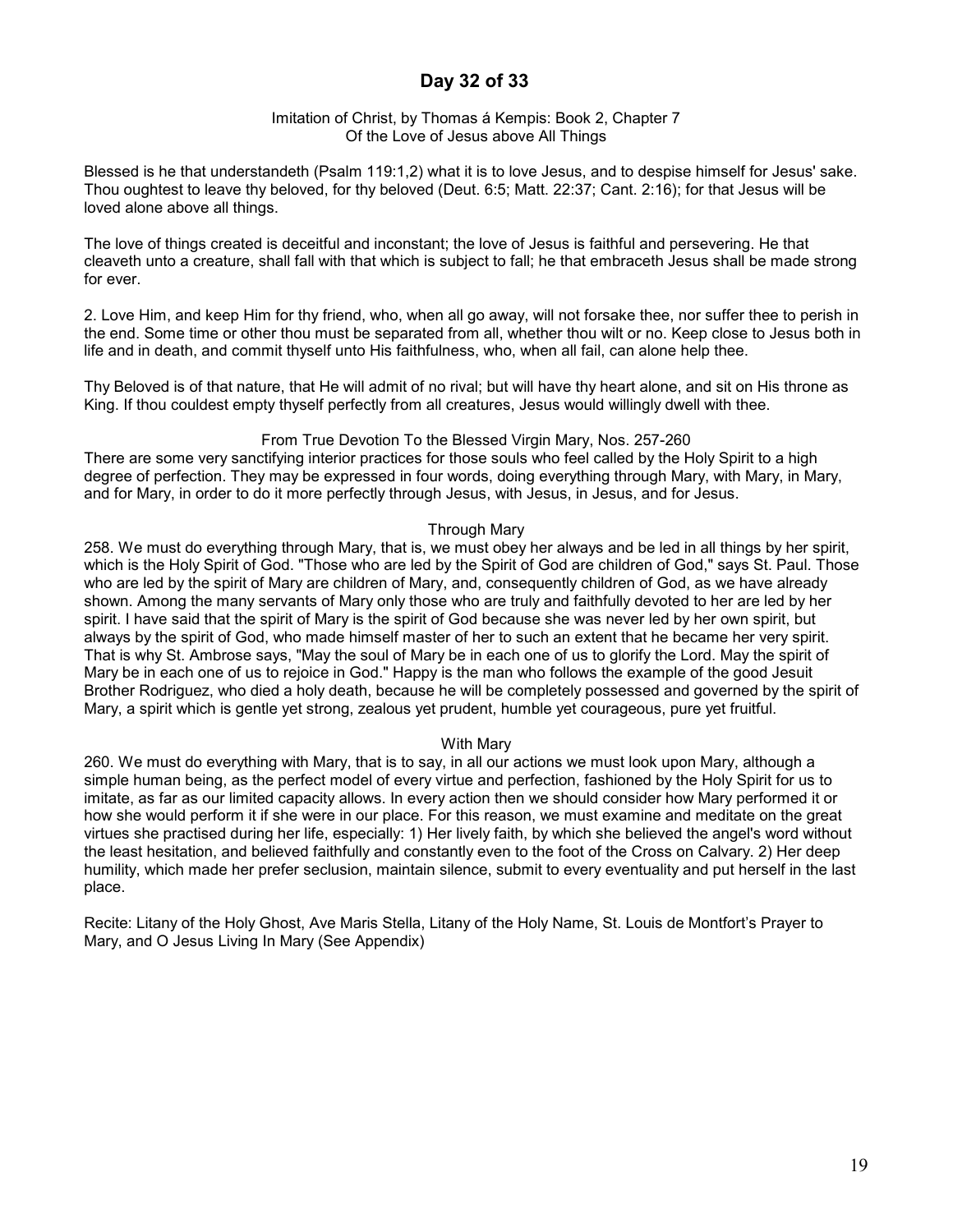# **Day 33 of 33**

#### Imitation of Christ, by Thomas á Kempis: Book 4, Chapter 11 That the Blood of Christ and the Holy Scriptures Are Most Necessary unto a Faithful Soul

O most sweet Lord Jesus, how great is the pleasure of the devout soul that feasteth with Thee in Thy banquet; where there is set for her no other food to be eaten but Thyself, her only Beloved, and most to be desired above all the desires of her heart! To me also it would be indeed sweet, in Thy presence to pour forth tears from the very bottom of my heart, and with the grateful Magdalene to wash Thy feet with tears (Luke 7:38). But where is that devotion? Where that bountiful flowing of holy tears? Surely in the sight of Thee and Thy holy Angels, my whole heart ought to burn, and to weep for joy. For in this Sacrament I have Thee mystically present, hidden under another shape. For to look upon Thee in Thine own Divine brightness, mine eyes would not be able to endure; nor could even the whole world stand in the splendor of the glory of Thy majesty. Herein then Thou hast regard to my weakness, that Thou dost hide Thyself under this Sacrament.

#### From True Devotion To the Blessed Virgin Mary, Nos. 261-265

#### In Mary

261. We must do everything in Mary. To understand this we must realise that the Blessed Virgin is the true earthly paradise of the new Adam and that the ancient paradise was only a symbol of her. There are in this earthly paradise untold riches, beauties, rarities and delights, which the new Adam, Jesus Christ, has left there. It is in this paradise that he "took his delights" for nine months, worked his wonders and displayed his riches with the magnificence of God himself.In this earthly paradise grows the real Tree of Life which bore our Lord, the fruit of Life, the tree of knowledge of good and evil, which bore the Light of the world. In this divine place there are trees planted by the hand of God and watered by his divine unction which have borne and continue to bear fruit that is pleasing to him. Only the Holy Spirit can teach us the truths that these material objects symbolise. 262. The Holy Spirit speaking through the Fathers of the Church, also calls our Lady the Eastern Gate, through which the High Priest, Jesus Christ, enters and goes out into the world. Through this gate he entered the world the first time and through this same gate he will come the second time.

#### For Mary

265. Finally, we must do everything for Mary. We take Mary for our proximate end, our mysterious intermediary and the easiest way of reaching him. Relying on her protection, we should undertake and carry out great things for our noble Queen. We must defend her privileges when they are questioned and uphold her good name when it is under attack. We must attract everyone, if possible, to her service and to this true and sound devotion. As a reward for these little services, we should expect nothing in return save the honour of belonging to such a lovable Queen and the joy of being united through her to Jesus, her Son, by a bond that is indissoluble in time and in eternity.

Recite: Litany of the Holy Ghost, Ave Maris Stella, Litany of the Holy Name, St. Louis de Montfort's Prayer to Mary, and O Jesus Living In Mary (See Appendix)

### **Day 34 Day of Consecration**

On the day of consecration, either fast, give alms, or offer a votive candle for the good of another (or all of the above); do some spiritual penance and approach consecration in the spirit of mortification.

Now go to Confession (or, if that is not possible, go during the 8 days prior) and then receive Communion with the intention of giving yourself to Jesus, as a slave of love, by the hands of Mary. Try to receive Communion per the method described in the Supplement of the book, "True Devotion to the Blessed Virgin Mary" above.

Now pray the words of the consecration. Copy them and have them with you at church, read them after the Mass (in front of the tabernacle would be nice), and sign your copy of the Act of Consecration.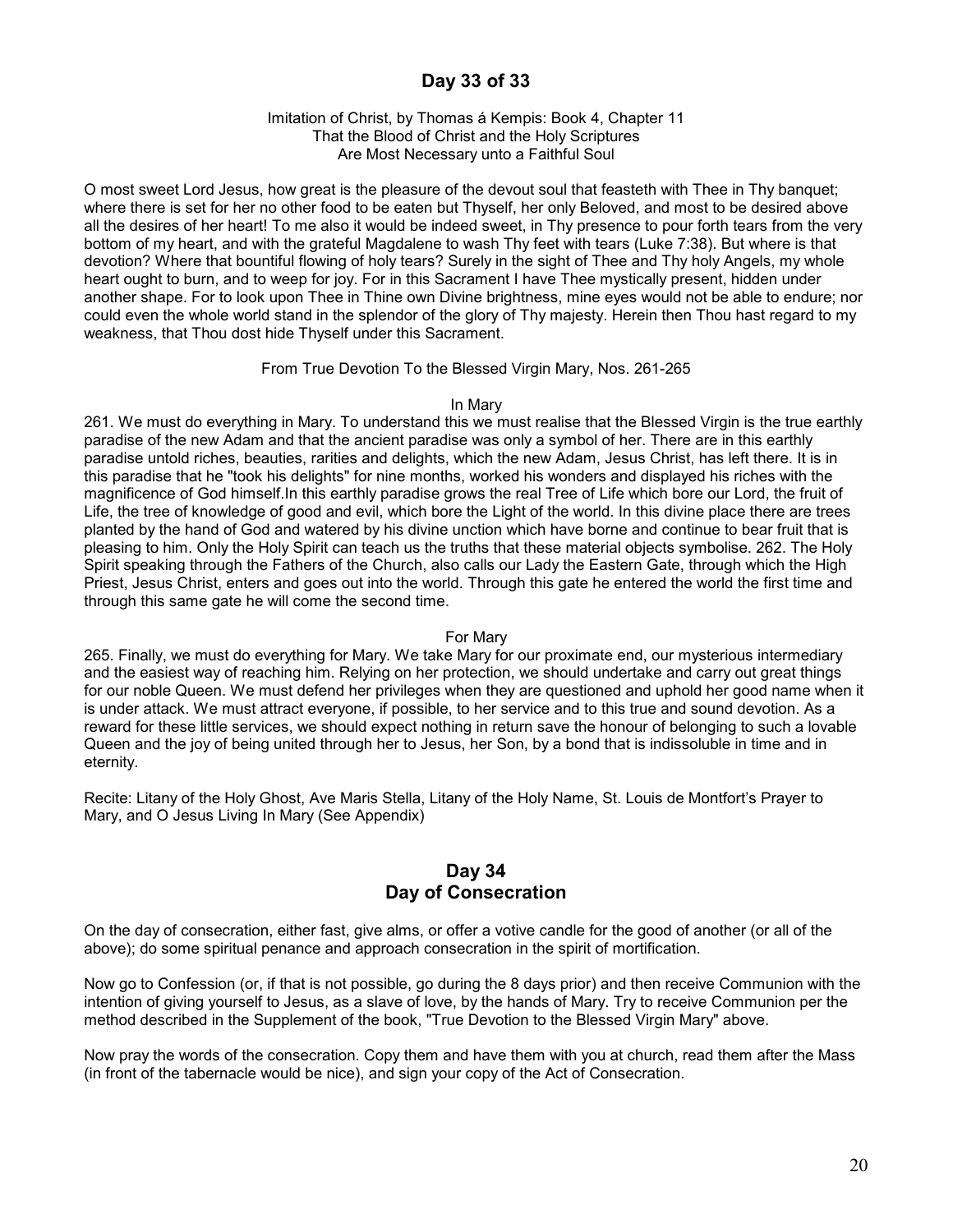The words of consecration are:

 O Eternal and incarnate Wisdom! O sweetest and most adorable Jesus! True God and true man, only Son of the Eternal Father, and of Mary, always virgin! I adore Thee profoundly in the bosom and splendors of Thy Father during eternity; and I adore Thee also in the virginal bosom of Mary, Thy most worthy Mother, in the time of Thine incarnation.

 I give Thee thanks for that Thou hast annihilated Thyself, taking the form of a slave in order to rescue me from the cruel slavery of the devil. I praise and glorify Thee for that Thou hast been pleased to submit Thyself to Mary, Thy holy Mother, in all things, in order to make me Thy faithful slave through her. But, alas! Ungrateful and faithless as I have been, I have not kept the promises which I made so solemnly to Thee in my Baptism; I have not fulfilled my obligations; I do not deserve to be called Thy child, nor yet Thy slave; and as there is nothing in me which does not merit Thine anger and Thy repulse, I dare not come by myself before Thy most holy and august Majesty. It is on this account that I have recourse to the intercession of Thy most holy Mother, whom Thou hast given me for a mediatrix with Thee. It is through her that I hope to obtain of Thee contrition, the pardon of my sins, and the acquisition and preservation of wisdom.

 Hail, then, O immaculate Mary, living tabernacle of the Divinity, where the Eternal Wisdom willed to be hidden and to be adored by angels and by men! Hail, O Queen of Heaven and earth, to whose empire everything is subject which is under God. Hail, O sure refuge of sinners, whose mercy fails no one. Hear the desires which I have of the Divine Wisdom; and for that end receive the vows and offerings which in my lowliness I present to thee.

I, N<sub>3</sub> a faithless sinner, renew and ratify today in thy hands the vows of my Baptism; I renounce forever Satan, his pomps and works; and I give myself entirely to Jesus Christ, the Incarnate Wisdom, to carry my cross after Him all the days of my life, and to be more faithful to Him than I have ever been before. In the presence of all the heavenly court I choose thee this day for my Mother and Mistress. I deliver and consecrate to thee, as thy slave, my body and soul, my goods, both interior and exterior, and even the value of all my good actions, past, present and future; leaving to thee the entire and full right of disposing of me, and all that belongs to me, without exception, according to thy good pleasure, for the greater glory of God in time and in eternity.

 Receive, O benignant Virgin, this little offering of my slavery, in honor of, and in union with, that subjection which the Eternal Wisdom deigned to have to thy maternity; in homage to the power which both of you have over this poor sinner, and in thanksgiving for the privileges with which the Holy Trinity has favored thee. I declare that I wish henceforth, as thy true slave, to seek thy honor and to obey thee in all things.

 O admirable Mother, present me to thy dear Son as His eternal slave, so that as He has redeemed me by thee, by thee He may receive me! O Mother of mercy, grant me the grace to obtain the true Wisdom of God; and for that end receive me among those whom thou lovest and teachest, whom thou leadest, nourishest and protectest as thy children and thy slaves.

 O faithful Virgin, make me in all things so perfect a disciple, imitator and slave of the Incarnate Wisdom, Jesus Christ thy Son, that I may attain, by thine intercession and by thine example, to the fullness of His age on earth and of His glory in Heaven. Amen.

 ------------------------------- Sign your name here.

 ------------------- Date

21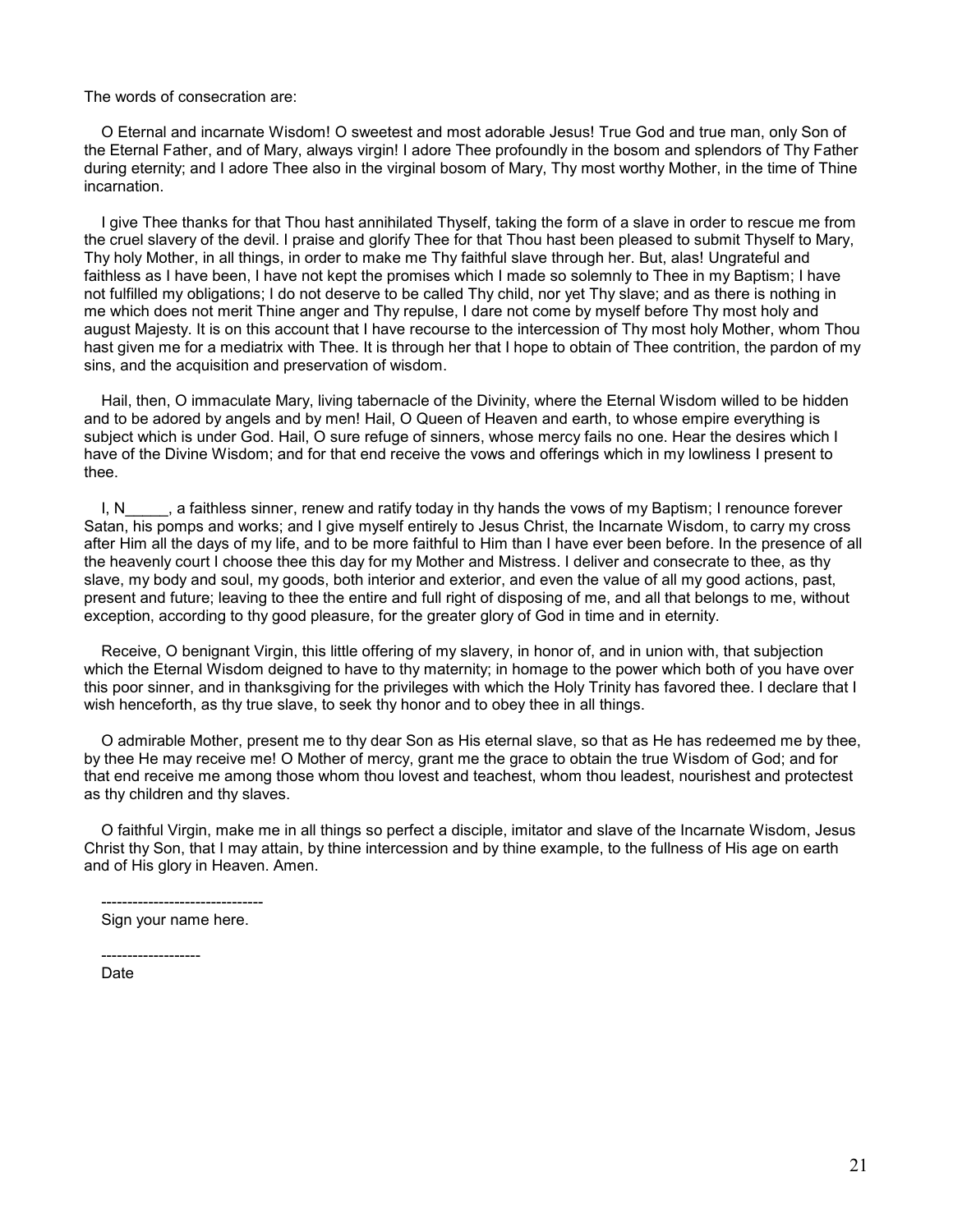### **After Consecration**

Once you have consecrated yourself to Jesus through Mary, live that consecration. St. Louis-Marie de Montfort recommended the following:

- Keep praying to develop a "great contempt" for the spirit of this world
- Maintain a special devotion to the Mystery of the Incarnation (e.g., through meditation; spiritual reading; focusing on Feasts centering around the Incarnation, such as the Annunciation and the Nativity, etc.)
- Frequently recite the Ave, Rosary, and the Magnificat
- Recite, every day if it is not inconvenient, the "Little Crown of the Blessed Virgin" -- a series of Paters, Aves, and Glorias -- one Ave for each star in the Virgin's Crown. St. Louis has a special way of praying the Little Crown, which is recommended.
- Do everything through, with, in and for Mary for the sake of Jesus, with the prayer, "I am all thine Immaculate One, with all that I have: in time and in eternity" in your heart and on your lips
- Associate yourself with Mary in a special way before, during, and after Communion (see Supplement of the book, "True Devotion to the Blessed Virgin Mary" above)
- Wear a little iron chain (around the neck, arm, waist, or ankle) as an outward sign and reminder of holy slavery. This practice is optional, but very recommended by St. Louis. The appearance of this chain is not further specified.
- Renew the consecration once a year on the same date chosen above, and by following the same 33-day period of exercises. If desired, also renew the consecration monthly with the prayer, "I am all thine and all I have is thine, O dear Jesus, through Mary, Thy holy Mother."
- Optional: Join the Confraternity of Mary, Queen of All Hearts. Their address:

Director, Confraternity of Mary Queen of All Hearts 26 South Saxon Avenue Bay Shore, NY 11706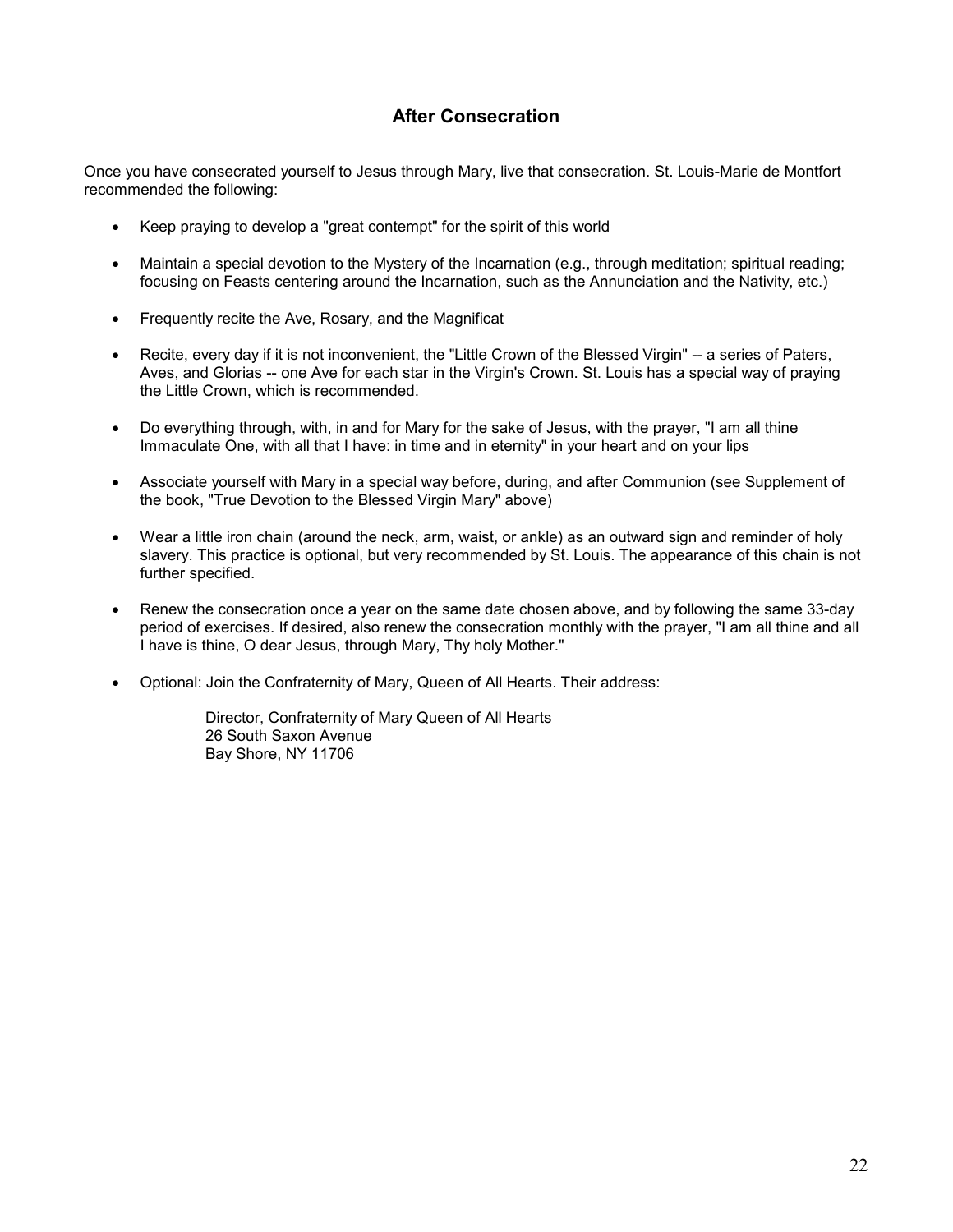### **Appendix Prayers Recited Throughout the Consecration**

### **Preparatory Period**

#### **Veni Creator**

Come, Holy Spirit, Creator blest, and in our souls take up Thy rest; come with Thy grace and heavenly aid to fill the hearts which Thou hast made.

O comforter, to Thee we cry, O heavenly gift of God Most High, O fount of life and fire of love, and sweet anointing from above.

Thou in Thy sevenfold gifts are known; Thou, finger of God's hand we own; Thou, promise of the Father, Thou Who dost the tongue with power imbue.

Kindle our sense from above, and make our hearts o'erflow with love; with patience firm and virtue high the weakness of our flesh supply.

Far from us drive the foe we dread, and grant us Thy peace instead; so shall we not, with Thee for guide, turn from the path of life aside.

Oh, may Thy grace on us bestow the Father and the Son to know; and Thee, through endless times confessed, of both the eternal Spirit blest.

Now to the Father and the Son, Who rose from death, be glory given, with Thou, O Holy Comforter, henceforth by all in earth and heaven. Amen.

#### **Ave Maris Stella**

Hail, O Star of the ocean, God's own Mother blest, ever sinless Virgin, gate of heav'nly rest.

Taking that sweet Ave, which from Gabriel came, peace confirm within us, changing Eve's name.

Break the sinners' fetters, make our blindness day, Chase all evils from us, for all blessings pray.

Show thyself a Mother, may the Word divine

born for us thine Infant hear our prayers through thine.

Virgin all excelling, mildest of the mild, free from guilt preserve us meek and undefiled.

Keep our life all spotless, make our way secure till we find in Jesus, joy for evermore.

Praise to God the Father, honor to the Son, in the Holy Spirit, be the glory one. Amen.

#### **Magnificat**

My soul doth magnify the Lord. And my spirit hath rejoiced in God my Savior. Because He hath regarded the humility of His handmaid; for behold, from henceforth all generations shall call me blessed. Because He that is mighty hath done great things to me; and holy is His name. And His mercy is from generation to generations, to them that fear Him. He hath showed might in His arm; He hath scattered the proud in the conceit of their heart.

He hath put down the mighty from their seat; and hath exalted the humble. He hath filled the hungry with good things; and the rich he hath sent empty away. He hath received Israel His servant, being mindful of His mercy. As He spoke to our fathers, to Abraham and to his seed forever. Amen.

#### **Glory Be**

Glory be to the Father, and to the Son, and to the Holy Ghost. As it was in the beginning, is now, and ever shall be, world without end. Amen.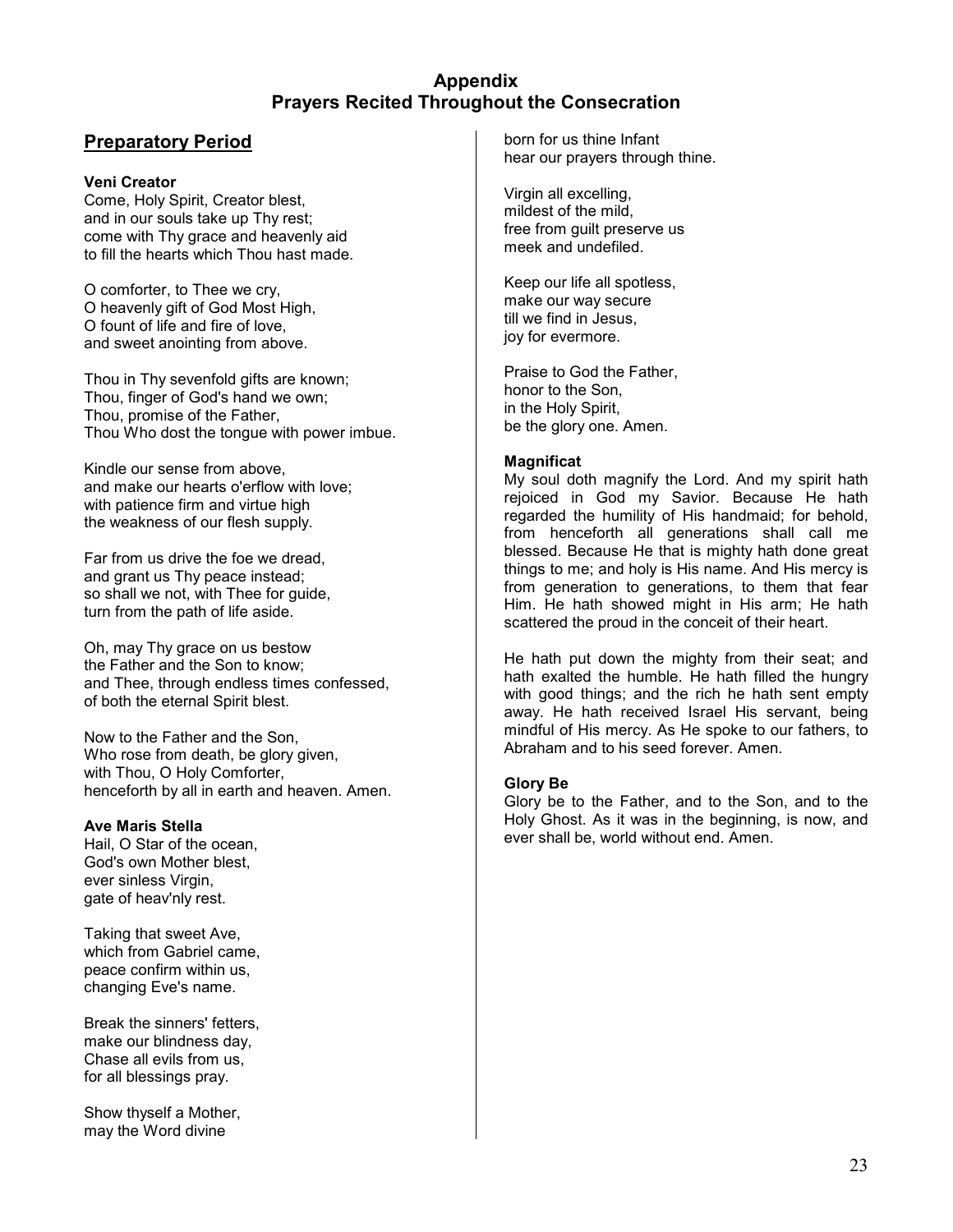### **First Week**

**Litany of the Holy Ghost**  Lord, have mercy on us. Christ, have mercy on us. Lord, have mercy on us.

Father all powerful, have mercy on us Jesus, Eternal Son of the Father, Redeemer of the world, save us. Spirit of the Father and the Son, boundless life of both, sanctify us. Holy Trinity, hear us

Holy Ghost, Who proceedest from the Father and the Son, enter our hearts. Holy Ghost, Who art equal to the Father and the Son, enter our hearts.

Promise of God the Father, have mercy on us. Ray of heavenly light, have mercy on us Author of all good, have mercy on us Source of heavenly water, have mercy on us Consuming fire, have mercy on us Ardent charity, have mercy on us Spiritual unction, have mercy on us Spirit of love and truth, have mercy on us Spirit of wisdom and understanding, have mercy on us

Spirit of counsel and fortitude, have mercy on us Spirit of knowledge and piety, have mercy on us Spirit of the fear of the Lord, have mercy on us Spirit of grace and prayer, have mercy on us Spirit of peace and meekness, have mercy on us Spirit of modesty and innocence, have mercy on us Holy Ghost, the Comforter, have mercy on us Holy Ghost, the Sanctifier, have mercy on us Holy Ghost, Who governest the Church, have mercy on us

Gift of God, the Most High, have mercy on us Spirit Who fillest the universe, have mercy on us Spirit of the adoption of the children of God, have mercy on us

Holy Ghost, inspire us with horror of sin. Holy Ghost, come and renew the face of the earth. Holy Ghost, shed Thy light in our souls. Holy Ghost, engrave Thy law in our hearts Holy Ghost, inflame us with the flame of Thy love. Holy Ghost, open to us the treasures of Thy graces Holy Ghost, teach us to pray well. Holy Ghost, enlighten us with Thy heavenly inspirations. Holy Ghost, lead us in the way of salvation Holy Ghost, grant us the only necessary knowledge. Holy Ghost, inspire in us the practice of good. Holy Ghost, grant us the merits of all virtues. Holy Ghost, make us persevere in justice. Holy Ghost, be Thou our everlasting reward.

Lamb of God, Who takest away the sins of the world, Send us Thy Holy Ghost.

Lamb of God, Who takest away the sins of the world, pour down into our souls the gifts of the Holy Ghost.

Lamb of God, Who takest away the sins of the world, grant us the Spirit of wisdom and piety.

V. Come, Holy Ghost! Fill the hearts of Thy faithful, R. And enkindle in them the fire of Thy love.

Let Us Pray. Grant, Omerciful Father, that Thy Divine Spirit may enlighten, inflame and purify us, that He may penetrate us with His heavenly dew and make us fruitful in good works, through Our Lord Jesus Christ, Thy Son, Who with Thee, in the unity of the same Spirit, liveth and reigneth forever and ever.

R. Amen.

#### **Litany of the Blessed Virgin Mary (Litany of Loreto)**

Lord, have mercy on us, Christ have mercy on us. Lord, have mercy on us. Christ hear us. Christ, graciously hear us.

God the Father of Heaven, have mercy on us. God the Son, Redeemer of the world, have mercy on us God the Holy Ghost, have mercy on us.

Holy Trinity, One God, have mercy on us.

Holy Mary, pray for us Holy Mother of God, pray for us. Holy Virgin of virgins, pray for us. Mother of Christ, pray for us. Mother of divine grace, pray for us. Mother most pure, pray for us. Mother most chaste, pray for us. Mother inviolate, pray for us. Mother undefiled, pray for us. Mother most amiable, pray for us. Mother most admirable, pray for us. Mother of good counsel,pray for us. Mother of our Creator, pray for us. Mother of our Saviour, pray for us. Mother of the Church, pray for us. Virgin most prudent, pray for us. Virgin most venerable, pray for us. Virgin most renowned, pray for us. Virgin most powerful, pray for us. Virgin most merciful, pray for us. Virgin most faithful, pray for us. Preparation for Consecration, pray for us. Mirror of justice, pray for us. Seat of wisdom, pray for us. Cause of our joy, pray for us.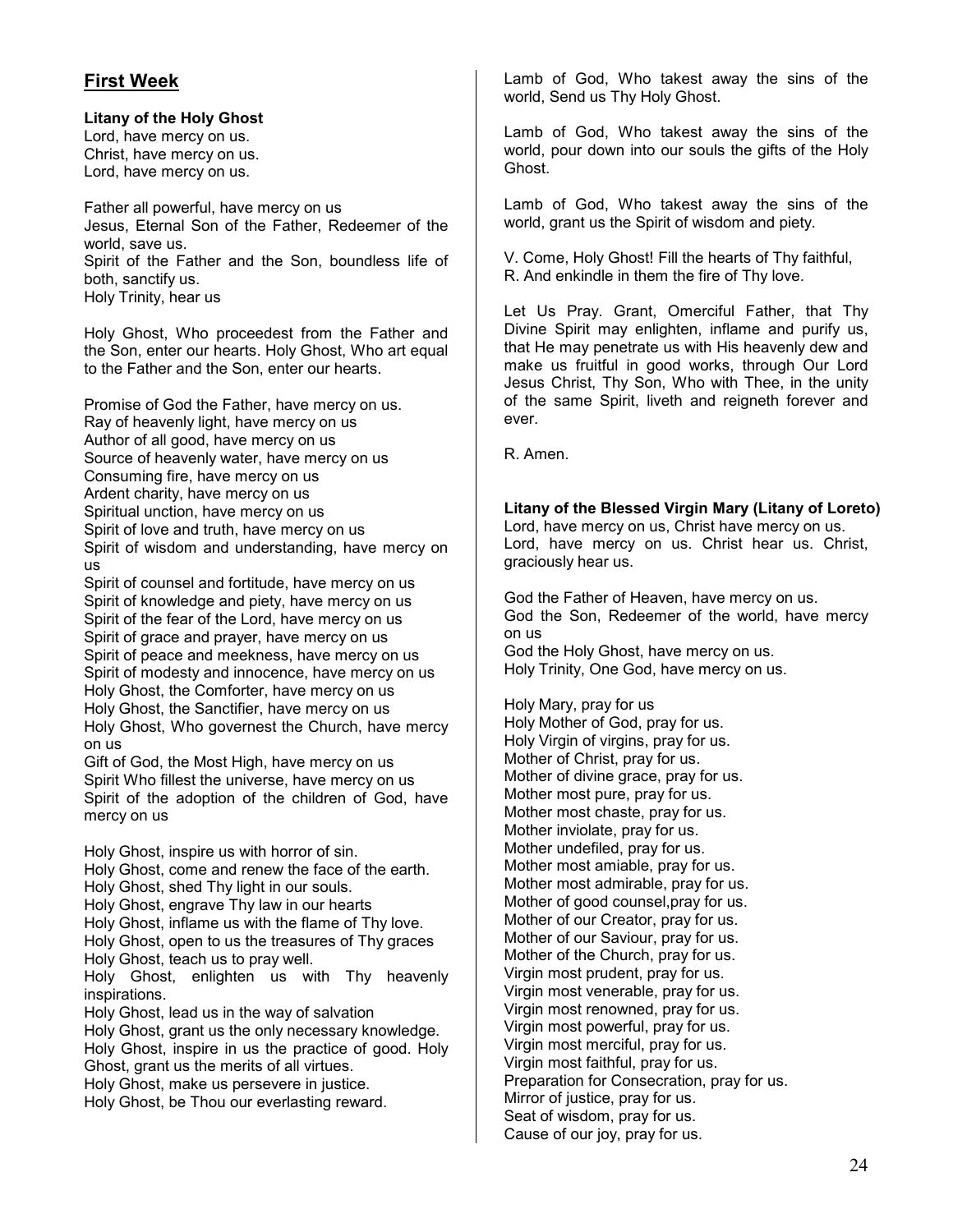Vessel of honor, pray for us. Singular vessel of devotion, pray for us. Mystical rose, pray for us. Tower of David, pray for us. Tower of ivory, pray for us. House of gold, pray for us. Ark of the covenant, pray for us. Gate of Heaven, pray for us. Morning star, pray for us. Health of the sick, pray for us. Refuge of sinners, pray for us. Comforter of the afflicted, pray for us. Help of Christians, pray for us. Queen of angels, pray for us. Queen of patriarchs, pray for us. Queen of prophets, pray for us. Queen of Apostles, pray for us. Queen of martyrs, pray for us. Queen of confessors, pray for us. Queen of virgins, pray for us. Queen of all saints, pray for us. Queen conceived without Original Sin, pray for us. Queen assumed into Heaven, pray for us. Queen of the most holy Rosary, pray for us. Queen of peace, pray for us.

Lamb of God, Who takest away the sins of the world, Spare us, O Lord. Lamb of God, Who takest away the sins of the world, Graciously hear us, O Lord. Lamb of God, Who takest away the sins of the world, Have mercy on us.

V. Pray for us, O holy Mother of God,

R. That we may be made worthy of the promises of Christ.

Let Us Pray. Grant, we beseech Thee, O Lord God, unto us Thy servants, that we may rejoice in continual health of mind and body, and by the glorious intercession of Blessed Mary, ever virgin, may be delivered from present sadness, and enter into the joy of Thine eternal gladness. Through Christ Our Lord.

R. Amen

**Ave Maris Stella**  *See Above* 

**Second Week**

**Litany of the Holy Ghost Litany of the Blessed Virgin Mary Ave Maris Stella**  *See Above* 

#### **St. Louis De Montfort's Prayer to Mary**

Hail Mary, beloved Daughter of the Eternal Father! Hail Mary, admirable Mother of the Son! Hail Mary, faithful spouse of the Holy Ghost! Hail Mary, my dear Mother, my loving Mistress, my powerful sovereign! Hail my joy, my glory, my heart and my soul! Thou art all mine by mercy, and I am all thine by justice. But I am not yet sufficiently thine. I now give myself wholly to thee without keeping anything back for myself or others. If thou still seest in me anything which does not belong to thee, I beseech thee to take it and to make thyself the absolute Mistress of all that is mine. Destroy in me all that may be displeasing to God, root it up and bring it to nought; place and cultivate in me everything that is pleasing to thee.

May the light of thy faith dispel the darkness of my mind; may thy profound humility take the place of my pride; may thy sublime contemplation check the distractions of my wandering imagination; may thy continuous sight of God fill my memory with His presence; may the burning love of thy heart inflame the lukewarmness of mine; may thy virtues take the place of my sins; may thy merits be my only adornment in the sight of God and make up for all that is wanting in me. Finally, dearly beloved Mother, grant, if it be possible, that I may have no other spirit but thine to know Jesus and His divine will; that I may have no other soul but thine to praise and glorify the Lord; that I may have no other heart but thine to love God with a love as pure and ardent as thine I do not ask thee for visions, revelations, sensible devotion or spiritual pleasures. It is thy privilege to see God clearly; it is thy privilege to enjoy heavenly bliss; it is thy privilege to triumph gloriously in Heaven at the right hand of thy Son and to hold absolute sway over angels, men and demons; it is thy privilege to dispose of all the gifts of God, just as thou willest.

Such is, O heavenly Mary, the "best part," which the Lord has given thee and which shall never be taken away from thee-and this thought fills my heart with joy. As for my part here below, I wish for no other than that which was thine: to believe sincerely without spiritual pleasures; to suffer joyfully without human consolation; to die continually to myself without respite; and to work zealously and unselfishly for thee until death as the humblest of thy servants. The only grace I beg thee to obtain for me is that every day and every moment of my life I may say: Amen, so be it's all that thou didst do while on earth; Amen, so be it's all that thou art now doing in Heaven; Amen, so be it-to all that thou art doing in my soul, so that thou alone mayest fully glorify Jesus in me for time and eternity. Amen.

#### **The Rosary**